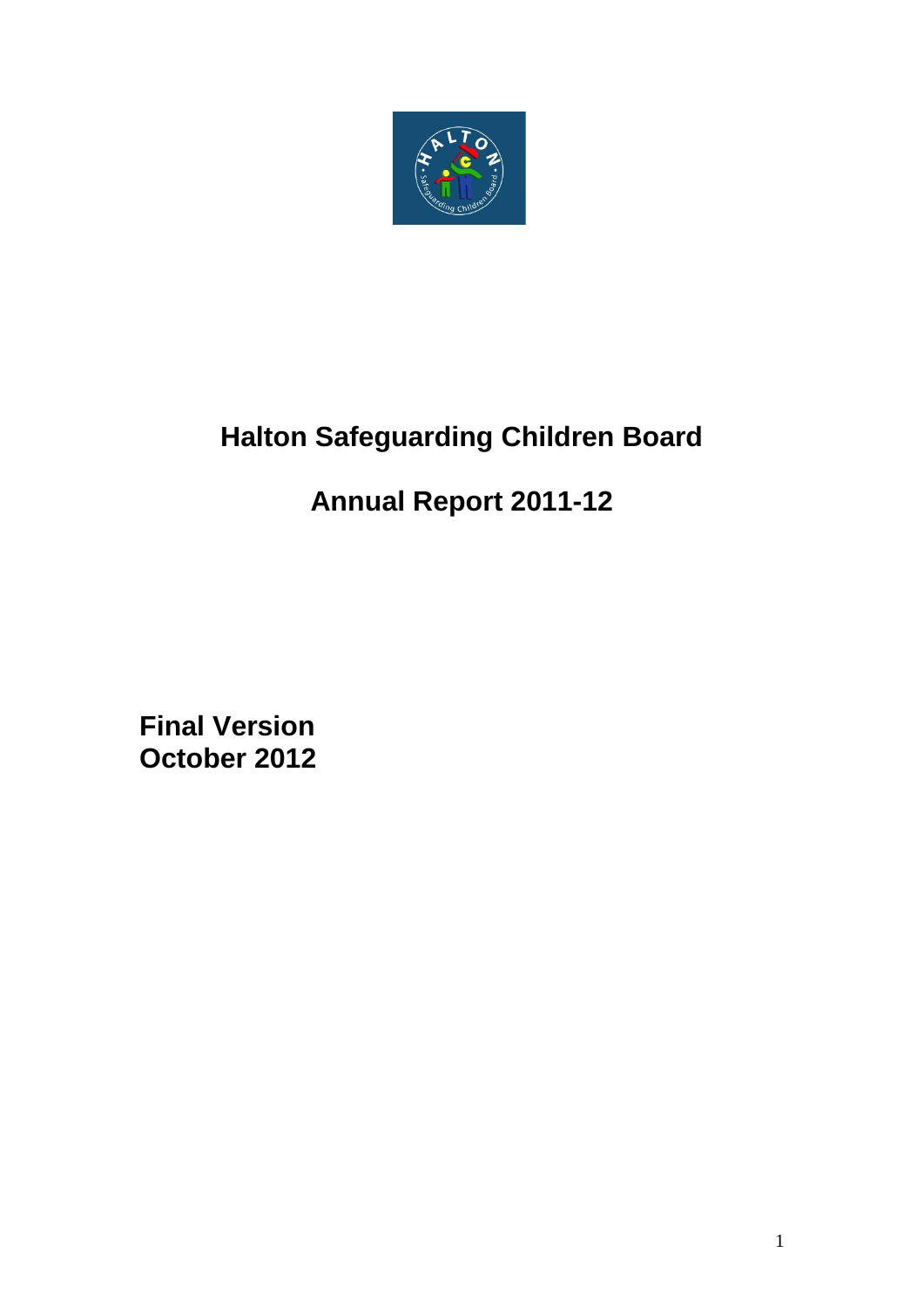# **CONTENTS**

- **1. Foreword – HSCB Chair**
- **2. Introduction**
- **3. Accountability Arrangements**
- **4. Safeguarding Activity 2011-12**
- **5. Child Death Overview Panel (CDOP)**
- **6. Local Authority Designated Officer (LADO)**
- **7. Private Fostering**
- **8. Engagement with Children & Young People and Parents/Carers**
- **9. Lay Members**
- **10.HSCB Sub Groups**
- **11.Progress against Business Plan 2011-13**
- **12.Areas for Future Development**
- **13. Budget 2011-12**

# **Appendices**

- **i. HSCB Structure**
- **ii. HSCB Membership**
- **iii. HSCB Performance Report Card 2011-12**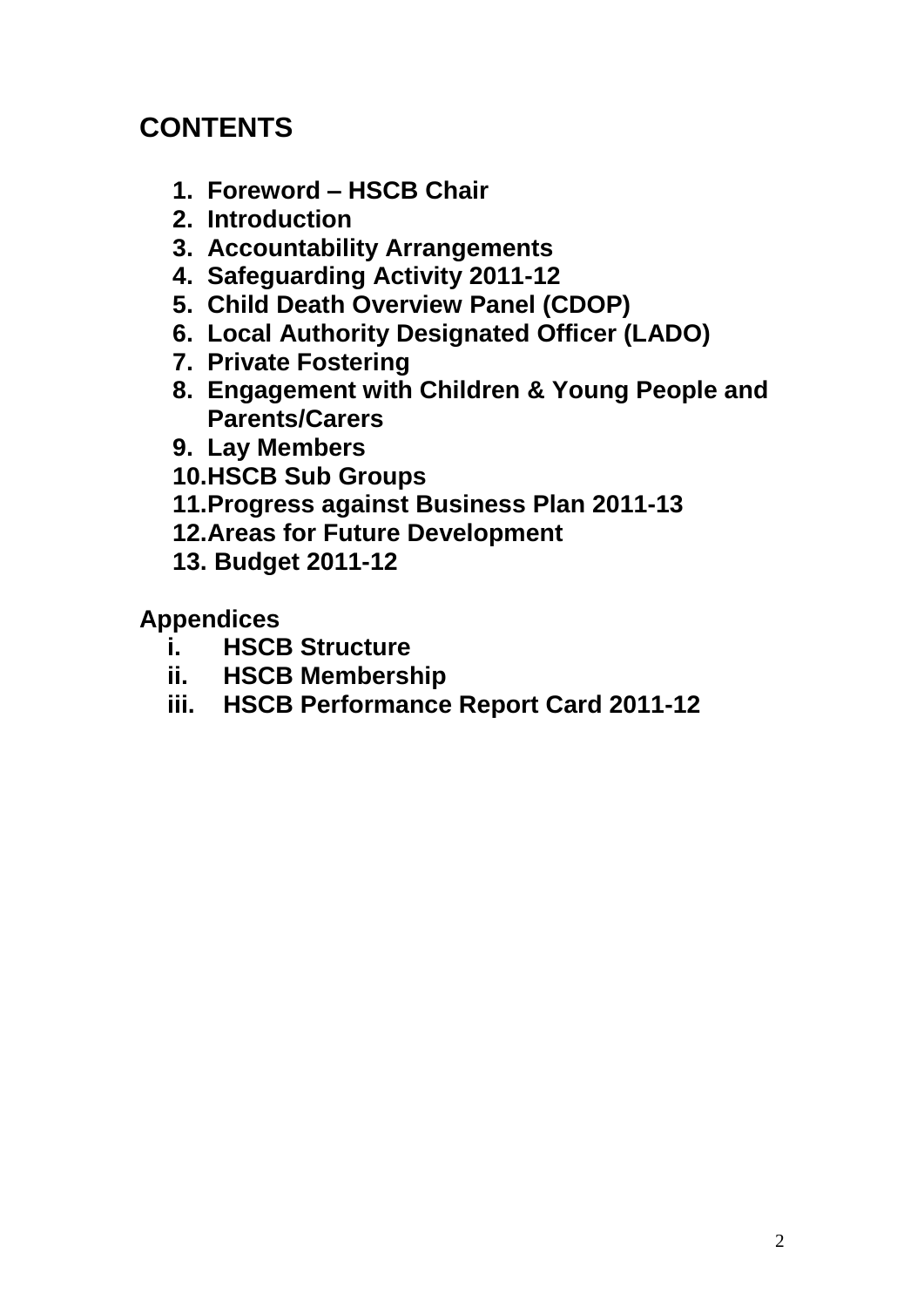#### **1. Foreword**

Welcome to the Halton Safeguarding Children Board Annual Report 2011/2012. This report provides a picture of the work all agencies across the partnership have undertaken to safeguard and promote the welfare of vulnerable children and young people in Halton in the last year. It provides information on the achievements and progress of the objectives and priorities set out in the two year Business plan. In addition it identifies areas for future development.

The partnership which makes up the Safeguarding Board is wide ranging with strong representation by all agencies. We are proud that this partnership continues to prioritise safeguarding vulnerable children at a time of financial challenge accompanied by significant changes in organisations. We have recognised the need to continue to focus on the most vulnerable children and young people throughout the last year while meeting these challenges.

There have been changes in membership; this year the Board has had the benefit of two lay members who are local people. They are part of our local community and can advise the Board on how to engage local communities well so that we know what services can best meet needs. Lay members have contributed to this Annual Report which is a welcome development and provides interesting reading.

Early in the year we experienced year a sad loss due to the death of the lead member for children and young people, Councillor John Swain. As a member of the Safeguarding Children Board Councillor Swain made a great contribution to the partnership. He provided constructive challenge and a clear focus on the needs of vulnerable children and his input was of great value.

There have been achievements throughout the year; the development of multi agency audits which helps the Board understand how front line practitioners work with families and therefore identify training that is needed to strengthen this work is one good example. The developing work to understand child sexual exploitation has increasingly become a priority and during the year we have worked to make a strong start in this important area. The major achievement of the partnership, however, has been the continued, steady input and contribution of all those involved in what can be difficult complex work which rightly has a high public profile. This work and commitment is demonstrated by front line practitioners, lay members, managers, elected members and senior officers across all organisations involved with services for children and young people and their families in Halton. This strength will enable us to meet the challenges of the future including the need to work closely with the newly established Clinical Commissioning Groups and the Police and Crime Commissioner who will be elected in 2012.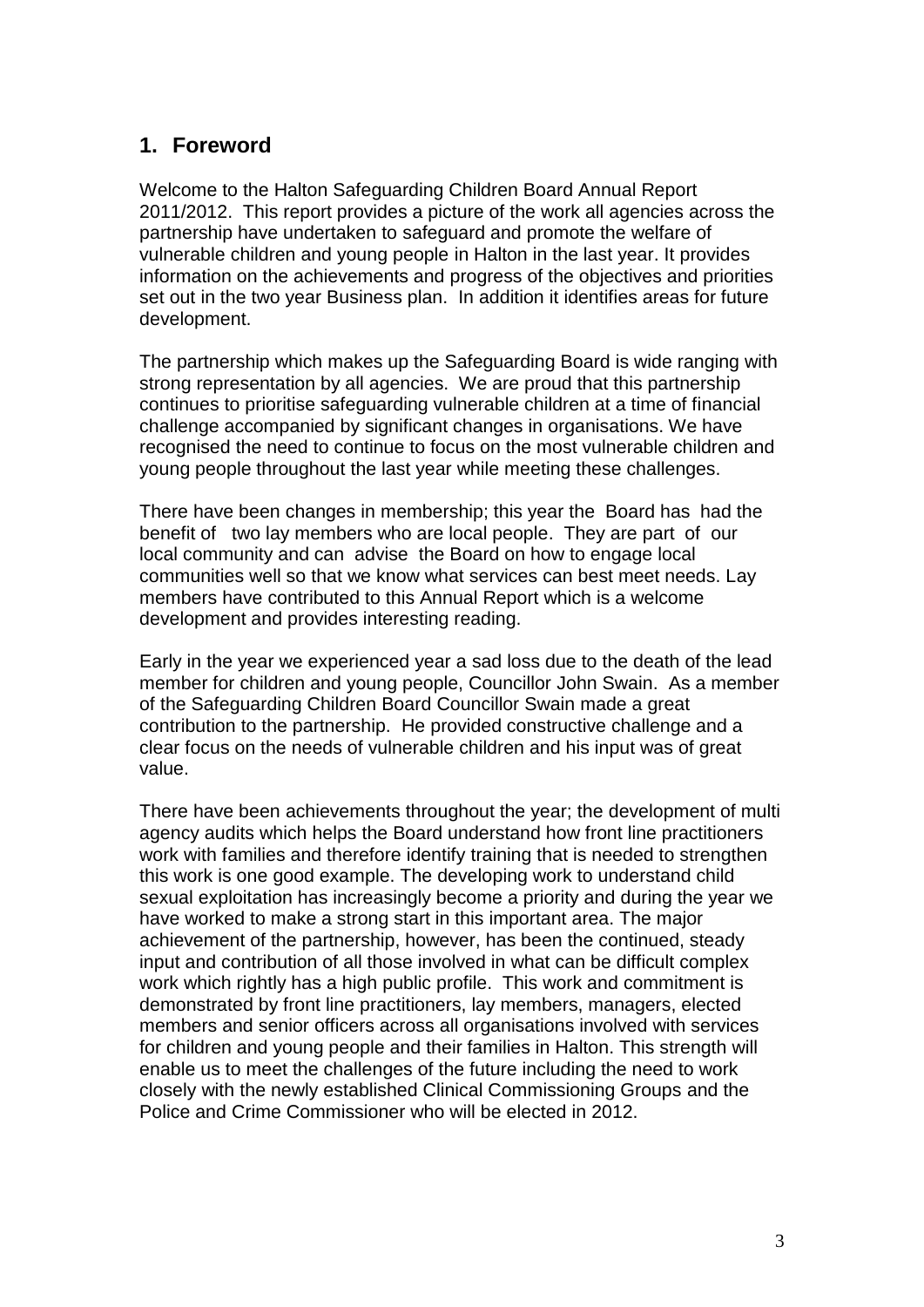I would like to thank everyone for all this work and commitment. I am confident that we will continue to work together next year with the same focus on providing good services for children, young people and families in Halton.

Audrey Williamson Independent Chair Halton Safeguarding Children Board

#### **2. Introduction**

The forming of a coalition government in May 2010 meant that a series of policy developments began to impact on the work of the Board in 2011-12. The final report of the Munro Review of Child Protection was published in May 2011. The Board considered the report and the Government's response at its Development Half Day in November. This included strong emphasis upon the importance of delivering the Early Help offer, with LSCBs being responsible for ensuring the effectiveness of Early Help.

2012-13 will see further implementation of the Munro recommendations including a revised *Working Together to Safeguard Children* guidance, out for consultation in summer 2012; and a revised inspection framework for 2012- 13, followed by further revisions and implementation of a multi-inspectorate framework in 2013-14. Future inspections will focus upon the child's journey, the impact and effectiveness of multi-agency service delivery and the outcomes for children and families.

During 2011-12 the provider arm of Halton & St Helens NHS Trust was incorporated in to a new Community Healthcare Trust, Bridgewater CHT (Halton & St Helens Division). The commissioning arrangements were incorporated in to NHS Merseyside. The Board representation remained consistent during this time. Further changes to the commissioning arrangements will take place over the forthcoming year when two Clinical Commissioning Groups (CCGs) will take over commissioning from April 2013. The Board will be responsible for ensuring that effective safeguarding arrangements remain in place. A representative of the CCGs will also be invited to sit on the Board.

Halton's Health & Wellbeing Board has been established. The HSCB Chair sits on the Board. Governance arrangements between the two Boards will be considered as the role of the Health & Wellbeing Board develops.

The Board is well aware of the impact of the current financial climate on partners. Efficiency savings are in place across organisations. In order to consider the impact on staffing and safeguarding, the Board receives biannual workforce capacity reports from Children's Social Care, Community Health and the Police.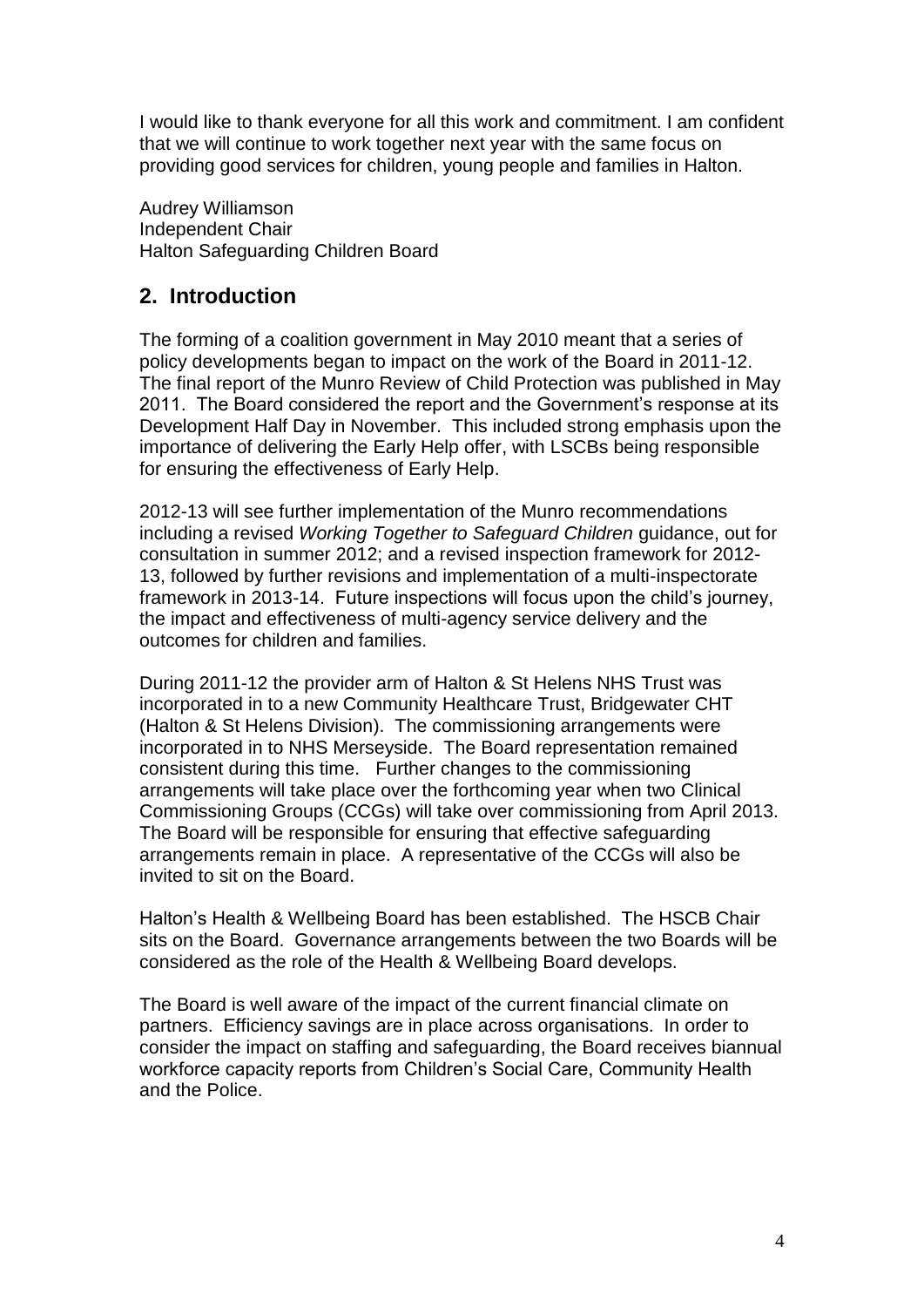#### **3. Accountability Arrangements:**

In February 2011 Halton was subject to an inspection of Safeguarding and Looked After Children Services undertaken by Ofsted, in conjunction with the Care Quality Commission (CQC). The outcome of the inspection was that both safeguarding and looked after children services were deemed to be good with a number of outstanding features. The subsequent action plan was overseen jointly by the Board and Children's Trust. The resultant actions included Bridgewater CHT developing a system to identify staff development needs across the Trust, alongside a formal evaluation tool to assess the impact of safeguarding training, supporting a confident and competent workforce. All areas were signed off as having been completed at December's Main Board.

In November 2011 there was an unannounced inspection by Ofsted and HMIC of contact, referral and assessment arrangements. This was only the fourth such joint inspection in the country.

Following the recommendations within the Munro Review of Child Protection the protocol between Halton's Children's Trust and Halton Safeguarding Children Board was reviewed during 2011-12. The revised protocol underlines the responsibility of the Children's Trust to ensure that Early Help is available to children and families, whilst the Board's responsibility is to ensure the effectiveness of Early Help. The protocol also clearly states who represents the Children's Trust and HSCB at the respective Board meetings of each body. The revised protocol continues to ensure clarity about the distinct roles and responsibilities of each strategic body and to ensure effective local challenge of safeguarding arrangements in Halton.

From April 2011 the HSCB has had an Independent Chair, contracted to undertake this work by the Director of Children's Services on behalf of the Board. However, the Board continues to be chaired by Audrey Williamson, under contract to the Board, following her retirement from Halton Borough Council. This means that the Board has benefitted from consistent chairing, as well as the Chair being able to participate more fully in regional and national events for LSCB Chairs by working directly for the Board.

HSCB is a formal consultee of the Trust's Children & Young People's Plan. As such, HSCB ensures that the Plan gives priority to keeping children safe. The Board also provides information for the Joint Strategic Needs Assessment, within which the priorities of both the Safeguarding Children Board and Children's Trust are reported.

The Lead Member for Children's Services attends the HSCB Main Board as a participant observer. In addition, quarterly meetings are held between HBC Chief Executive, the Lead Member, Chair of HSCB and Director of Children's Services. This is so that the Chief Executive and Lead Member can ensure that there is an effective working relationship between the Children's Trust and HSCB, and that the Board is working effectively.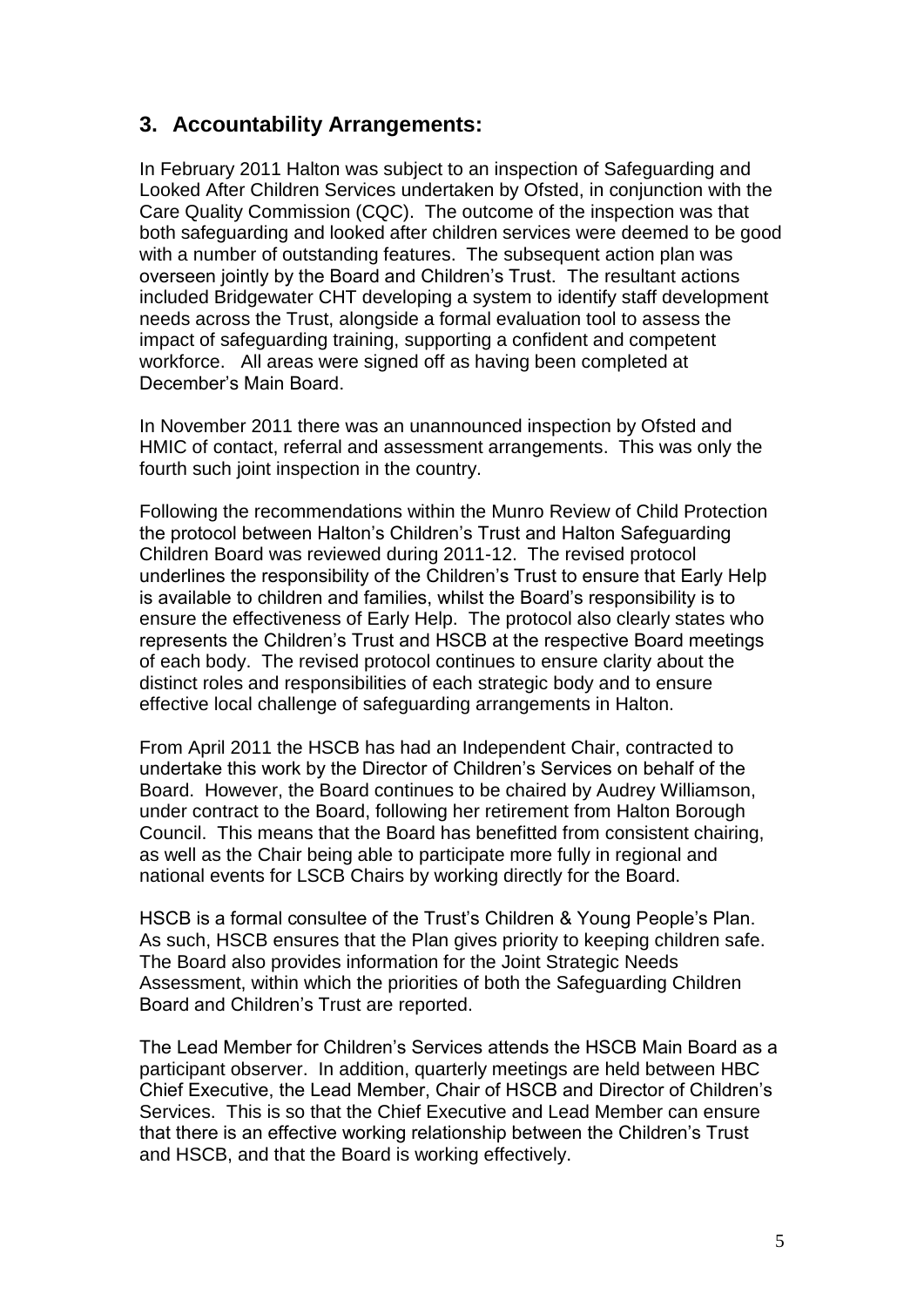The HSCB Annual Report is formally presented to the Executive Board of Halton Borough Council to ensure that the elected members are informed of the work of the Board and the effectiveness of safeguarding arrangements in the borough. In addition, the Annual Report is also presented to the Safeguarding Adults Board, Health & Wellbeing Board, Clinical Commissioning Group and to the Chief Constable of Cheshire Constabulary.

#### **4. Safeguarding Activity 2011-12**

At the end of 2011-12 the level of Children in Need in Halton was 690.8 per 10,000 population. This was calculated on the number of open cases including children subject to Child Protection Plans, Children in Need and Care Leavers. This is a slight increase on the previous year. The rate remains above the national average, but significantly lower than the average for our statistical neighbours.

The Children in Care population has gradually decreased, reducing by approximately 3% since the end of March 2011. Whilst this indicates a slight reduction in the overall Children in Care population, the numbers entering the care system during 2011-12 showed an increase over the previous year from 53 children to 63 respectively.

At 31<sup>st</sup> March 2012 there were 124 children in care. This compares to 127 at the same point in 2011 and 147 in 2010. There are more males (59%) than females (41%) in care, in line with Halton's general population. The predominant ethnicity is White British, with 6% classed as other than White British. Over 87% are classed as not having a disability.

The average age of those entering care has increased to 7.5 years from 5.36 years. The average length of time in care has decreased to 3.87 years from 5 years, ranging in time from 3 days to 13 years. Analysis of entrants in to the care system indicates that for some children, had they received targeted early help and support then they may not have needed to come in to care. The Board sees scrutiny of the effectiveness of early help and support as a priority in the forthcoming year.

Approximately 69% of children in care are placed within foster care settings, with a further 19% placed in another family setting.

129 Child Protection Plans were commenced in 2011-12. For 12 children this was a second or subsequent Child Protection Plan. This has reduced the percentage below that of all comparators. 52 plans commenced due to emotional abuse or likelihood of emotional abuse; 49 were due to neglect or likelihood of neglect; 18 were due to likelihood of sexual abuse; and 10 were due to physical abuse or likelihood of physical abuse.

125 Child Protection Plans ended during this period, none of which had been in place for 2 years or more. The average time that children were subject to a Child Protection Plan was for 11 months, ranging from under 3 months to 22 months.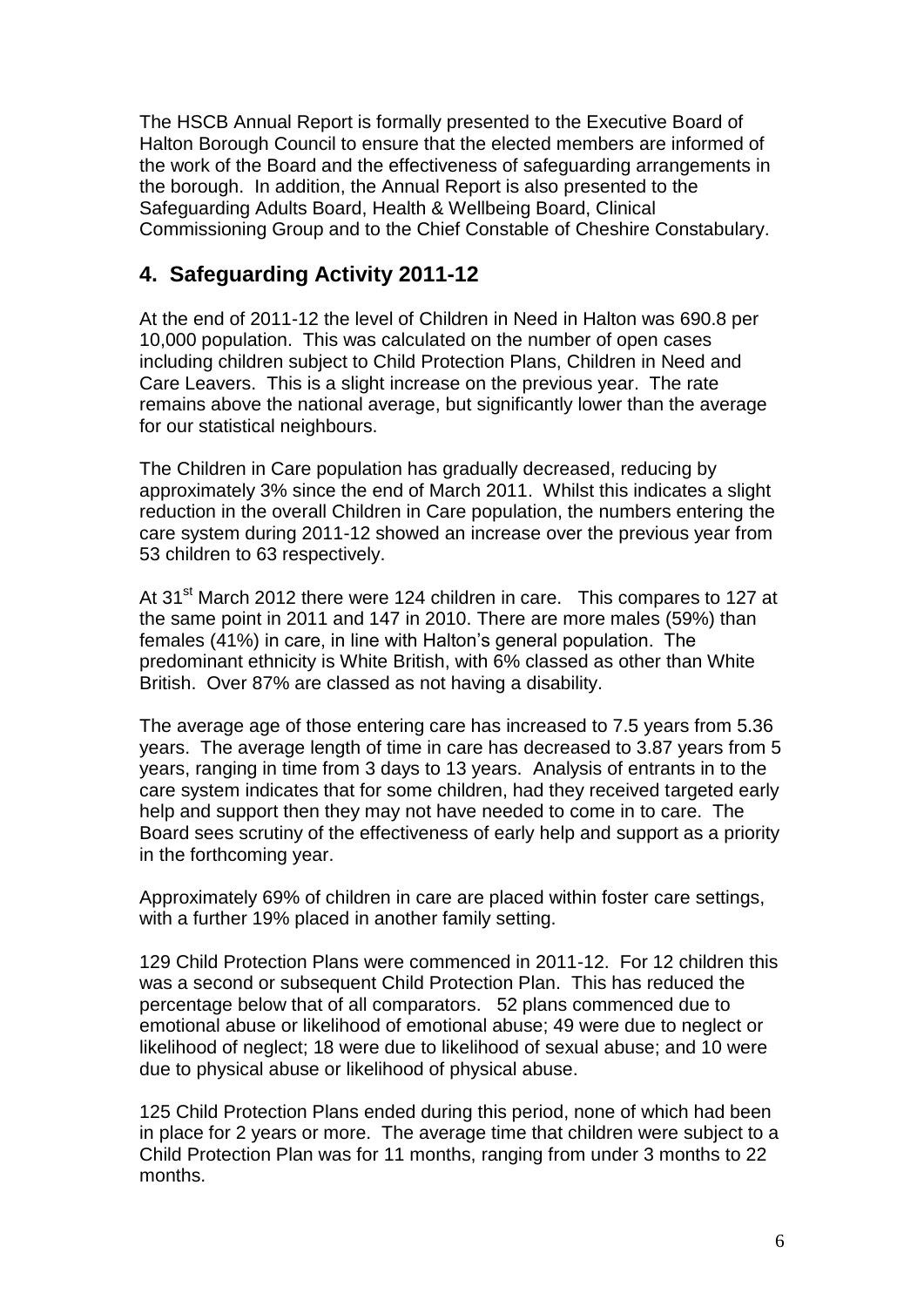29 children moved in to Halton with Child Protection Plans in place from other local authorities and were given a temporary plan in Halton. Of these only 9 became subject of Child Protection Plans in Halton.

The Board receives quarterly information regarding attendance and reports provided to both Initial and Review Child Protection Conferences. Every Initial Child Protection Conference is attended by the Police, which the Board sees as good practice. Where agencies were unable to attend a conference, reports were submitted in most instances; where reports were not submitted this was addressed directly with the setting concerned and the reasons reported to the Board.

Submission of reports to both Initial and Review Conferences by GPs remains a focus of concern for the Board. In order to improve performance the Safeguarding Unit worked with Halton & St Helens PCT to develop a system to alert GP practices to requests for reports via a secure email system. Due to difficulties in setting up secure email accounts, the process did not come in to effect until October 2011. This appeared to improve the number of reports received for Initial Conferences during the final quarter of the year; however, the same quarter saw a reduction in the number of reports to Review Conferences. During 2011-12 GP reports were submitted to 38% of Initial Conferences and 47% of Review Conferences. The target is 100%. Therefore, this will continue to be an area of focus for the Board.

In some instances children may have additional needs which are not child protection related, or which if addressed at an early stage will prevent the need to refer to Children's Social Care at a later point. The child and family may need a range of supportive services to address these additional needs. The Common Assessment Framework (CAF) is a voluntary process, requiring informed consent of the family or young person, dependent upon age and understanding, whereby the child's needs can be assessed holistically, services delivered in a coordinated manner and reviewed regularly.

At the end of 2011-12 there were 233 open CAFs. This compares to 132 open CAFs at the end of March 2011. Over the year there has been an approximate 34% increase in the number of CAFs. However, whilst the number of open CAFs has increased in comparison to the previous year, there has been a reduction in the number of CAFs initiated. Therefore, CAFs are being closed at a lower rate than they are being initiated. The average length of time for a CAF to be open was 8 months, ranging in time from 1 month to 4 years.

Over 50% of all CAFs were initiated by educational settings. School staff made up the highest proportion of Lead Professionals, at 48%. In the final quarter of the year there was an increase in CAFs initiated for children aged 0-4 years which saw a corresponding increase in the number of Health Visitors in the Lead Professional role. However, although there was an increase in the number of health staff undertaking the Lead Professional role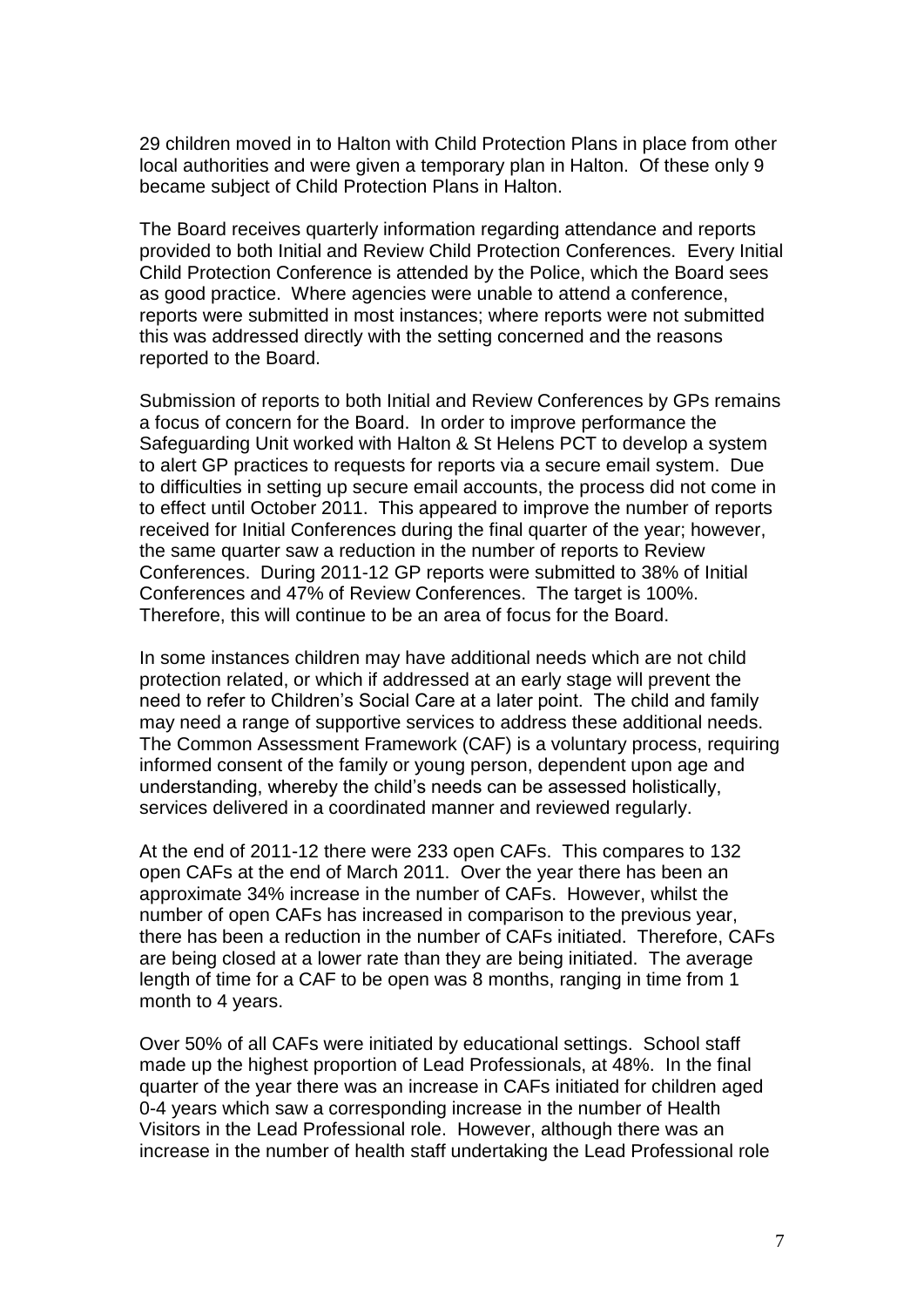due to the increase in CAFs this has meant a 1% reduction overall by the end of March 2012 to 6%.

A process to regularly audit CAFs is now embedded. The Board receives reports on CAF audits via the Scrutiny & Performance Sub Group.

Additional information can be found in the Board's Performance Report Card 2011-12 at Appendix C of this report.

## **5. Child Death Overview Panel (CDOP)**

All Boards have a statutory requirement to review the circumstances of death of every child under the age of 18 years, who normally reside in the borough. This is in order to identify any issues that, if changed, could help to reduce the risk of deaths under similar circumstances in the future.

Halton's CDOP is a multi-agency group chaired by the Interim Director of Public Health, Dr Dympna Edwards. The core membership of the Panel includes: Public Health, Designated Doctor, Designated Nurse, Midwifery Services, 5 Boroughs Partnership NHS Trust, Cheshire Police, Halton Children's Social Care and Safeguarding Unit. The Board's Lay Members also attended the Panel for the first time this year. Other representatives from relevant agencies are invited to attend Panel meetings as required.

Preventable child deaths are defined as those in which modifiable factors may have contributed to the death. These are factors which, if changed, could reduce the risk of injury or death in other children, although we cannot say that they would have prevented this particular child from dying.

#### **Parental Involvement in the CDOP**

Every death is a tragedy for the family concerned, even where everything that could have been done has been done. All bereaved parents receive a letter and additional information explaining the Panel process. A practitioner currently working with the family hand delivers the letter to the parents, which provides an opportunity to answer any immediate questions regarding the process. In addition, parents can arrange to speak to the CDOP Chair should they wish.

#### **Child Deaths**

The Panel completed reviews on the deaths of seven children, from April 2011- March 2012. This was a reduction of six in comparison to the previous year. This included 3 deaths which had occurred in the previous year.

Using national guidance, the Panel considered whether any of the following factors may have contributed to children's deaths and whether they could be improved to reduce the risk in future:

Factors intrinsic to the child - e.g. health issues, life limiting conditions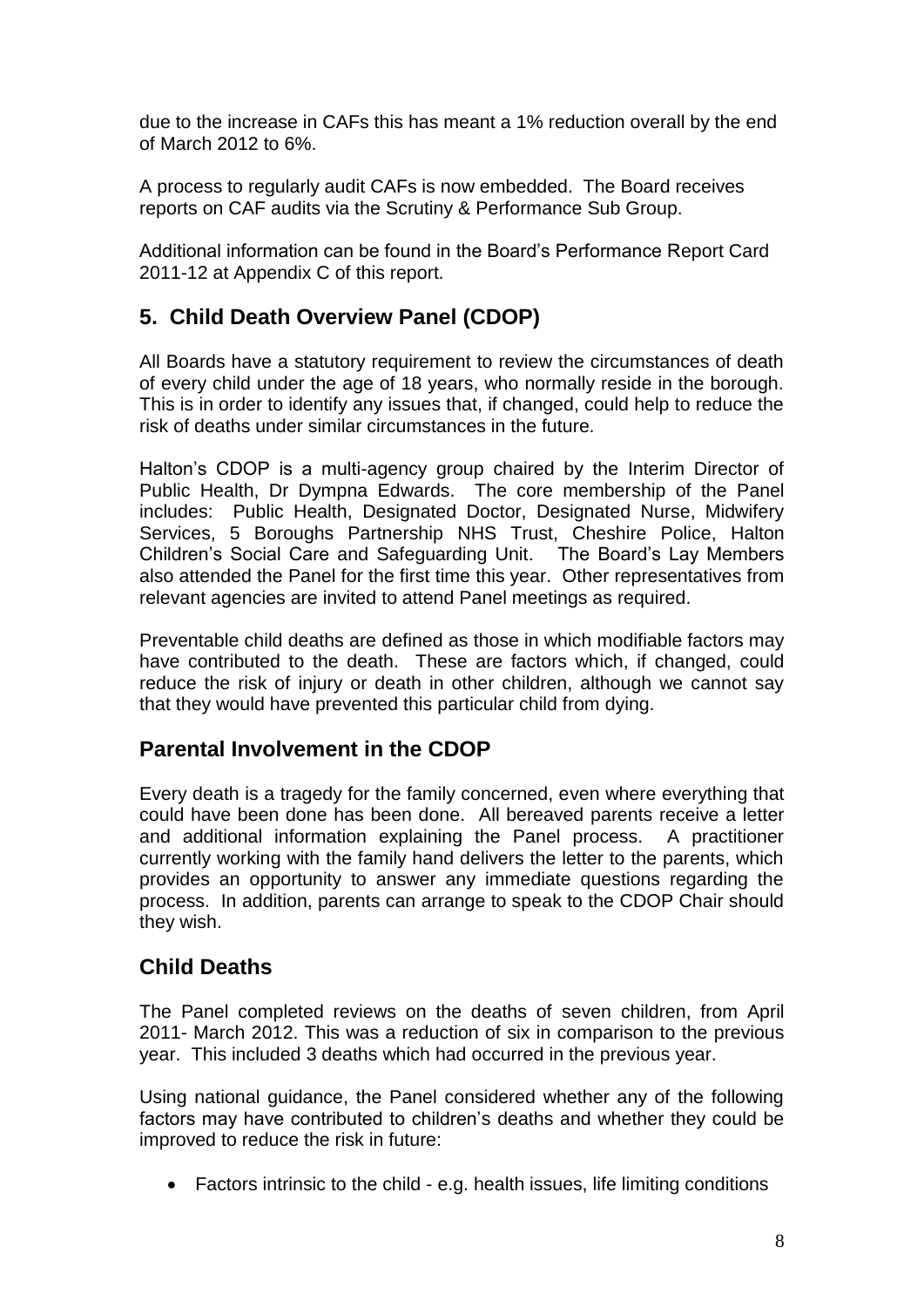- Factors related to care or parenting
- Factors in the environment e.g. hazards, road safety limits
- The delivery of services e.g. delayed medical response.

The panel determined that modifiable factors which may have contributed to the child's death were present in only one case. The CDOP was satisfied that the learning points identified by the hospital involved in this case had been put in to place.

|                          | April 2008-<br>March 2009        | April 2009-<br>March<br>2010 | April 2010-<br>March<br>2011 | April<br>$2011 -$<br>March<br>2012 |
|--------------------------|----------------------------------|------------------------------|------------------------------|------------------------------------|
| <b>Number of Deaths</b>  | 14                               | 12                           | 14                           |                                    |
|                          | April 2008-<br><b>March 2009</b> | April 2009-<br>March<br>2010 | April 2010-<br>March<br>2011 | April<br>$2011 -$<br>March<br>2012 |
| <b>Number of Reviews</b> | 9                                | 14                           | 13                           | 7                                  |

| Category of death                                  | April<br>2008-<br>March<br>2009 | April<br>$2009 -$<br>March<br>2010 | April<br>$2010 -$<br>March<br>2011 | April<br>$2011 -$<br>March<br>2012 |
|----------------------------------------------------|---------------------------------|------------------------------------|------------------------------------|------------------------------------|
| Deliberate inflicted injury, abuse or neglect      | 0                               | 2                                  | 0                                  | 0                                  |
| Suicide or Deliberate Self Inflicted Harm          | 0                               | 0                                  | 1                                  | 0                                  |
| Trauma & Other External Factors                    |                                 | 1                                  | 1                                  | 0                                  |
| Malignancy                                         | 0                               |                                    | 0                                  | $\overline{0}$                     |
| Acute medical & surgical condition                 | 0                               | 0                                  | 1                                  | 0                                  |
| Chronic medical condition                          | 4                               | $\mathfrak{p}$                     | $\overline{2}$                     | $\overline{2}$                     |
| Chromosomal, Genetic or<br>Congenital<br>Anomalies |                                 | 3                                  | 1                                  | $\mathfrak{p}$                     |
| <b>Perinatal/Neonatal Event</b>                    | $\overline{2}$                  | 4                                  | 5                                  | $\overline{2}$                     |
| Infection                                          | 0                               | 0                                  | 0                                  | 0                                  |
| Sudden Unexpected, Unexplained Death               |                                 | 1                                  | 0                                  | 1                                  |
| <b>Total number of deaths reviewed</b>             | 9                               | 14                                 | 13                                 | $\overline{7}$                     |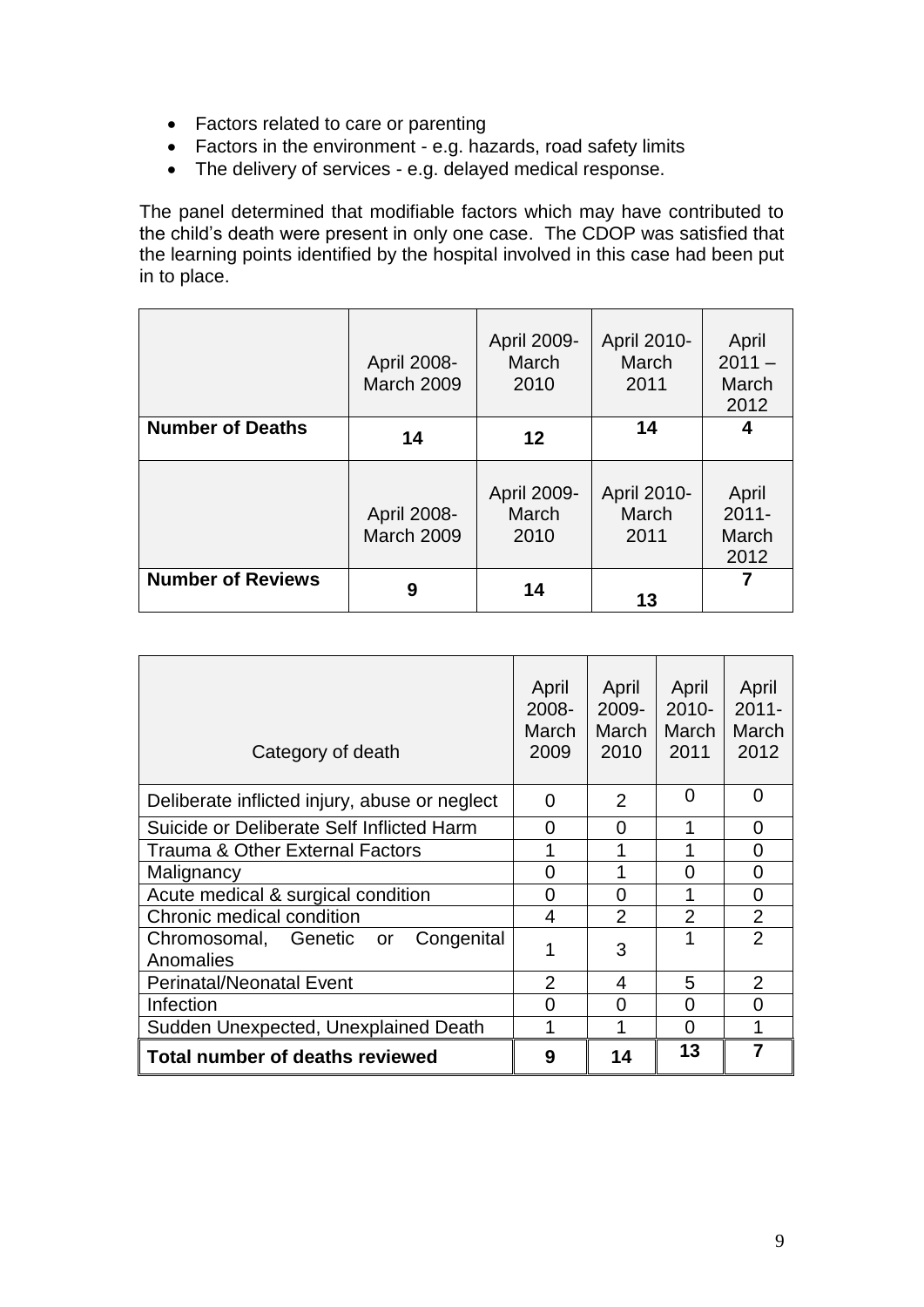| Ages of children who died | April<br>2008-<br>March<br>2009 | April<br>2009-<br>March<br>2010 | April<br>$2010 -$<br>March<br>2011 | April<br>$2011 -$<br>March<br>2012 |
|---------------------------|---------------------------------|---------------------------------|------------------------------------|------------------------------------|
| $0 - 27$ days             | 3                               | 4                               | 5                                  | 3                                  |
| $28 - 364$ days           | 3                               | 5                               | 3                                  | 2                                  |
| 1 year - 4 years          | 4                               | 4                               | $\overline{2}$                     | ∩                                  |
| $5 - 9$ years             | 0                               |                                 | 1                                  | O                                  |
| 10 - 14 years             |                                 |                                 | 0                                  | $\overline{2}$                     |
| $15 - 17$<br>years        |                                 |                                 | $\overline{2}$                     |                                    |

The number of child deaths in 2011-12 fell to the lowest number recorded since the CDOP was established in Halton. It is unclear as to the exact reasons for this at present. One possible factor is the reduction in smoking amongst women during pregnancy. However, given the low numbers of child deaths recorded annually, this may be a statistical anomaly rather than a continued downward trend. The CDOP will consider this in more detail during the forthcoming year.

## **6**. **Local Authority Designated Officer (LADO):**

Each local authority has a Local Authority Designated Officer (LADO). The LADO must be informed of all allegations relating to adults who work with children whether they are a paid member of staff, foster carer or volunteer, where there is concern or an allegation that the person has:

- Behaved in a way that has harmed, or may have harmed, a child.
- Possibly committed a criminal offence against or related to a child; or
- Behave towards a child or children in a way that indicates they are unsuitable to work with children.

The LADO's role includes providing advice and guidance to employers and voluntary agencies; involvement in the management and oversight of individual cases; and monitoring the progress of cases to ensure that they are dealt with as quickly as possible, consistent with a thorough and fair process. This is part of the process of ensuring that safer workforce practices are in place that safeguard children from individuals and practices which may be harmful. This process also safeguards staff by ensuring that malicious or unfounded allegations are thoroughly investigated And resolved in a timely manner.

36 allegations were reported to the LADO during 2011-12. This was a reduction on the previous year's figure of 41 reported cases. Professional misconduct and physical harm were the concerns most frequently reported. Professional misconduct refers to a professional's inappropriate response to young people and can involve behaviour in either their professional or personal lives. Physical harm is usually related to physical restraints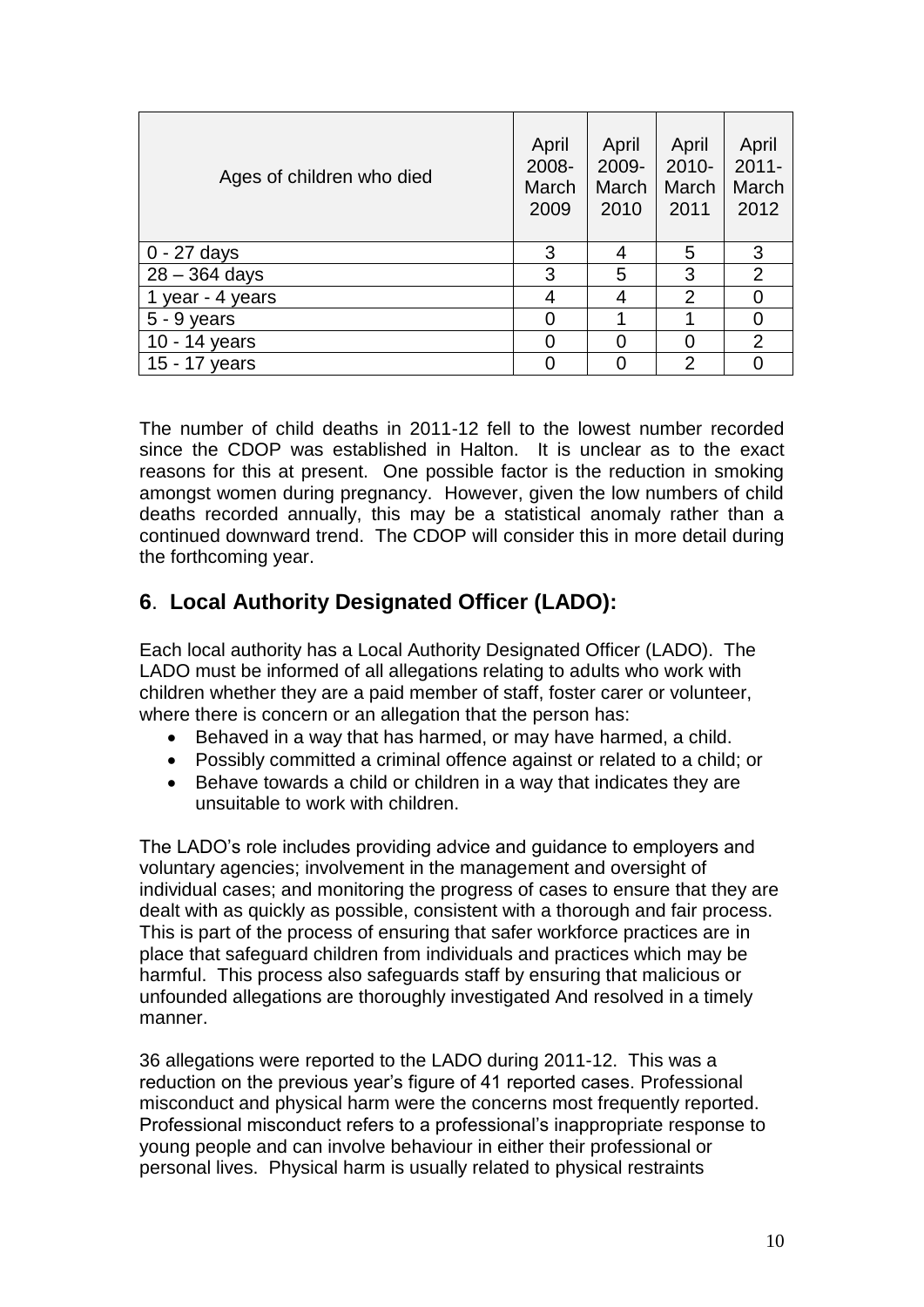undertaken by professionals most often to prevent a young person from hurting themselves or others and are usually found to be lawful, necessary and proportionate. Occasionally inappropriate restraints are used, these are either inappropriate because the situation could have been managed differently or the method of restraint was inappropriate and may have or has caused an injury to the young person.

The majority of cases were resolved within one to three months. Two cases took 20 months to resolve. This is usually where there is an ongoing police investigation or due to lengthy disciplinary investigations.

LADO briefings to Headteachers are planned for 2012-13 in response to a request from schools due to a number of newly appointed Headteachers having been appointed across the borough. The briefings will also inform Headteachers of the revised guidance for school settings that will come in to practice during 2012.

The LADO has produced leaflets, to be distributed during 2012-13, for young people who have made an allegation, and for parents/carers of a child who has made an allegation, to explain what happens next. Both young people and parents were consulted over the content and presentation of the information. These were approved by the Safer Workforce Sub group. Work is underway on similar leaflets for adults who are the subject of allegations, advising them of the process.

#### **7. Private Fostering:**

LSCBs are expected to ensure that effective processes are in place to promote the notification of private fostering arrangements in their local area. This includes raising awareness amongst staff and the public of what constitutes a private fostering arrangement and the requirement to notify Children's Social Care. The local authority is required to provide an annual private fostering report to the Board, which the Board reviews and responds to any findings as necessary.

During 2011-12 one new Private Fostering arrangement was notified to Halton Borough Council. This was acted on appropriately within 7 working days, with visits to children taking place at least 6 weekly in line with Private Fostering regulations 2005. This was a reduction from 5 notifications in the previous year. Low numbers of Private Fostering notifications are in line with the national picture. As of 31<sup>st</sup> March 2012 there were no arrangements ongoing. The total number of Private Fostering arrangements that ended during 2011- 12 was four; all had begun during 2010-11. A steering group oversees the Private Fostering action plan and awareness raising, reporting directly to the Board.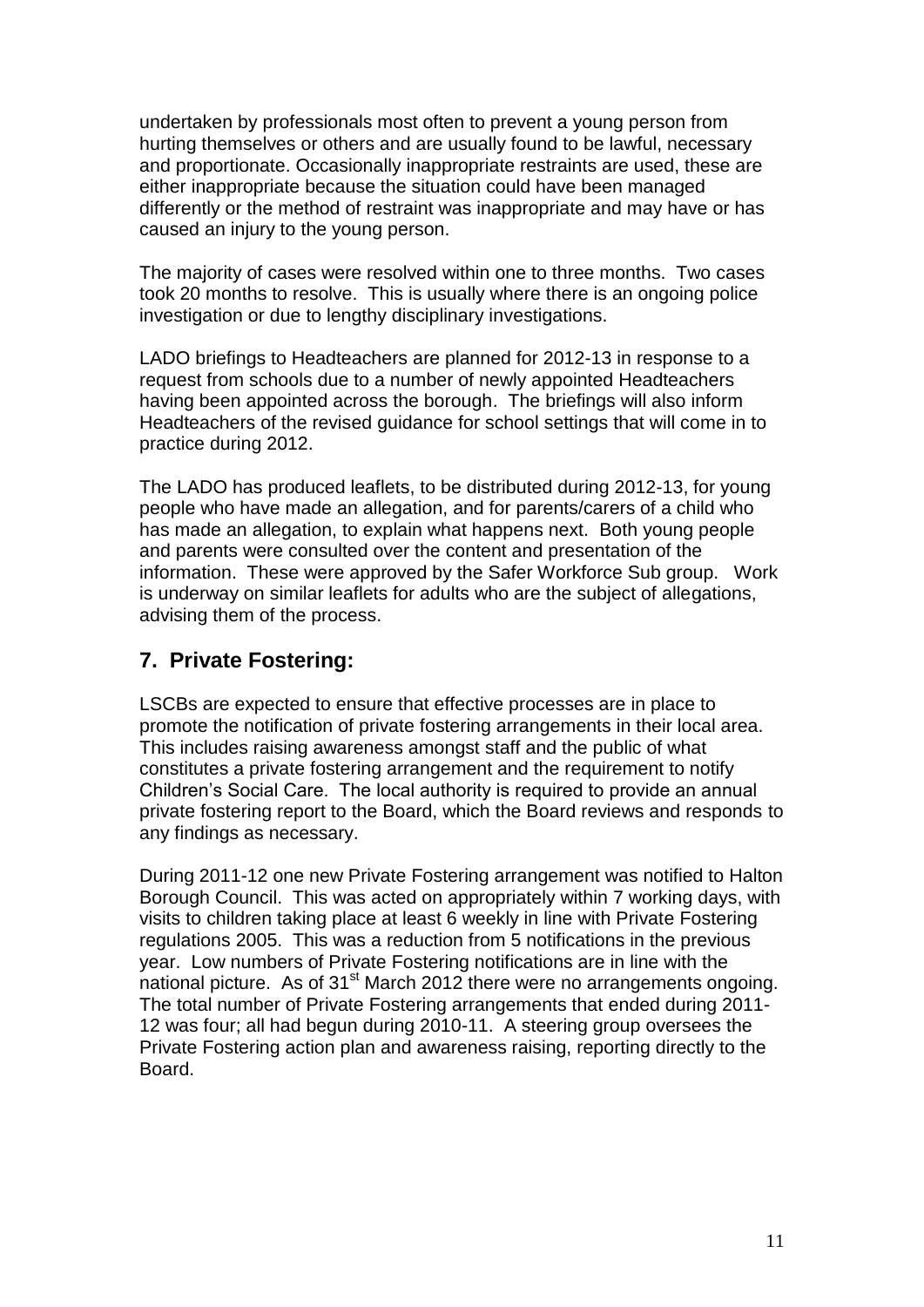#### **8. Engagement with Children& Young People and Parents/Carers:**

Ensuring that the Board has an opportunity to hear the safeguarding concerns of children and young people and their parents and carers is important. It enables the Board to identify areas of work for focus in the future, and to shape the work of the Board over the forthcoming year. The Board also seeks the views of children and young people in the borough to inform responses to national consultations where appropriate in order to give them the opportunity to inform national policy and practice.

Lay Members and HSCB support staff attended a number of public events during the year. Some events were to publicise specific issues such as Safer Internet Day or Private Fostering week; other events were more generic, family events. As well as publicising the work of the Board and safeguarding messages, the events provided an opportunity to seek the views of Halton's parents, carers and children on what their safeguarding concerns were.

Halton Parents Forum worked with the HSCB Safeguarding Development Officer to review the HSCB Parenting Handbook. A range of parents from across the borough took part, with 5 parents conducting focus groups and surveys supported by staff from the Children's Centres. This information, alongside the views gathered from parents and carers attending community events will inform future materials for parents.

Prior to Safer Internet Day the Board undertook surveys of children & young people, parents/carers and practitioners on understanding of e-safety. The results of the survey helped to identify the focus of e-safety messages promoted across the borough. In addition, young people from the Youth Services' IT Crowd group designed an e-safety leaflet for parents/carers, highlighting e-safety messages that they felt carers should be alert to.

A group of care leavers provided their response to Ofsted's young people's survey on inspecting local authority children's services in September 2011.

The Board has worked with the Children's Trust to establish a joint Young People's Participation Group. The Young People's Participation Group comprised of a number of young people from a range of established groups. 15 young people attended a development session in August 2011 from: Ashley School, Bright Sparks/Halton Speak Out, Children in Care Council, Positive Activities Throughout Halton, Young Addaction, Youth Cabinet and Youth Offending Team. The group worked on terms of reference, identifying a name to convey the purpose of the group and key areas of focus.

Unfortunately, following initial impetus development of the group stalled. The Board will continue to seek to involve children and young people and parents/carers in its work. The challenge for the forthcoming year is to establish means for regular consultation with children and young people. Previous experience shows that the best response is when established participation groups are contacted directly by the Board, such as the response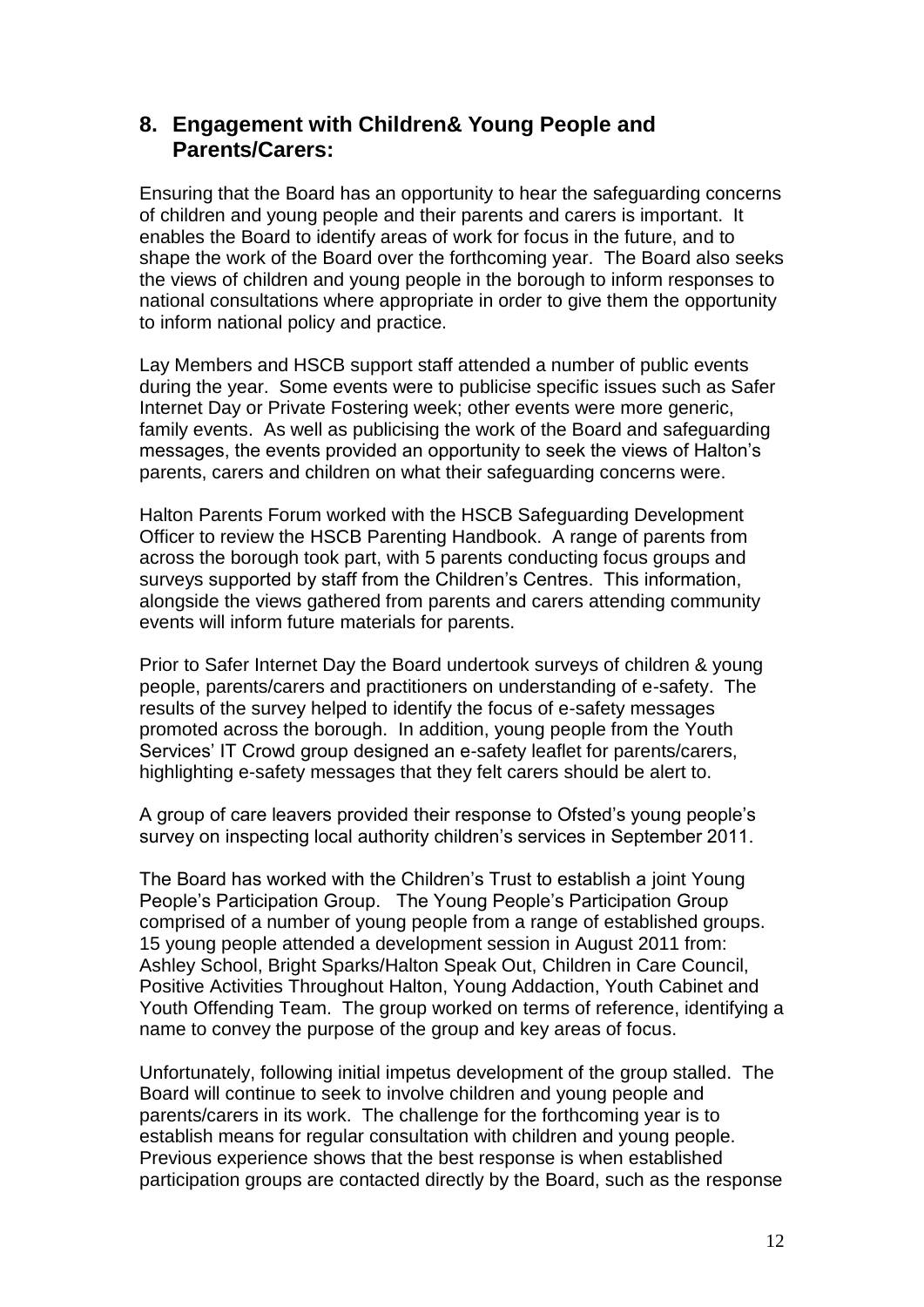to Ofsted's consultation by care leavers. However, we will also consider use of a variety of media including the use of social media, as we aim to get as broad and diverse an input as possible.

## **9. Lay Members**

We became HSCB Lay Members in November 2010. This was at the time, a new requirement for all LSCB to recruit two Lay Members set out in 'Working Together to Safeguard Children, 2010'. This was an exciting, if somewhat daunting, new role. Since taking up our roles we have been supported by the HSCB support staff and mentors on the Board. After a thorough interview and selection process, we received induction and were invited to attend the Board's development day before attending our first Board meeting, where we were able to meet the Board members in a more informal setting. We were fully involved in all discussions at the development day and our views were listened to, valued and included.

Since becoming Lay Members we have attended meetings of the Board, Executive and all of the Sub groups. This really helped us to understand how the Board works and the range of work it undertakes.

We have also been involved in a variety of public events. This has included Safer Internet Day, where we talked to people who came to the Board's stall in Halton Lea shopping centre about e-safety. We also helped to distribute esafety CDRoms and questionnaires to parents of pre-school children and had an excellent response. We undertook on the spot surveys with the public about Private Fostering to raise awareness of this issue and the need to notify Children's Social Care of such arrangements.

During the summer we attended public events such as Runcorn Carnival and family days in Children's Centres across the borough. This meant that we were able to speak to a variety of children, young people and parents/carers about any safeguarding concerns and issues they had within their community.

We feel it is important to meet people face to face, but recognise how difficult this can be when there are only two of us. We met with both primary and secondary school Head Teachers representatives on the Board to see how we could contact a wide range of children and parents with support from the schools, to ensure that the message that safeguarding children is everyone's responsibility is promoted amongst the community. The schools were welcoming and the meetings have gone well, we are hoping to plan future meetings and reach a wider audience from Early Years to College as we believe with the support of local educational facilities we will be better placed in promoting the work of the Board across the communities of Halton.

Marjorie Constantine & Yvonne Shelley, HSCB Lay Members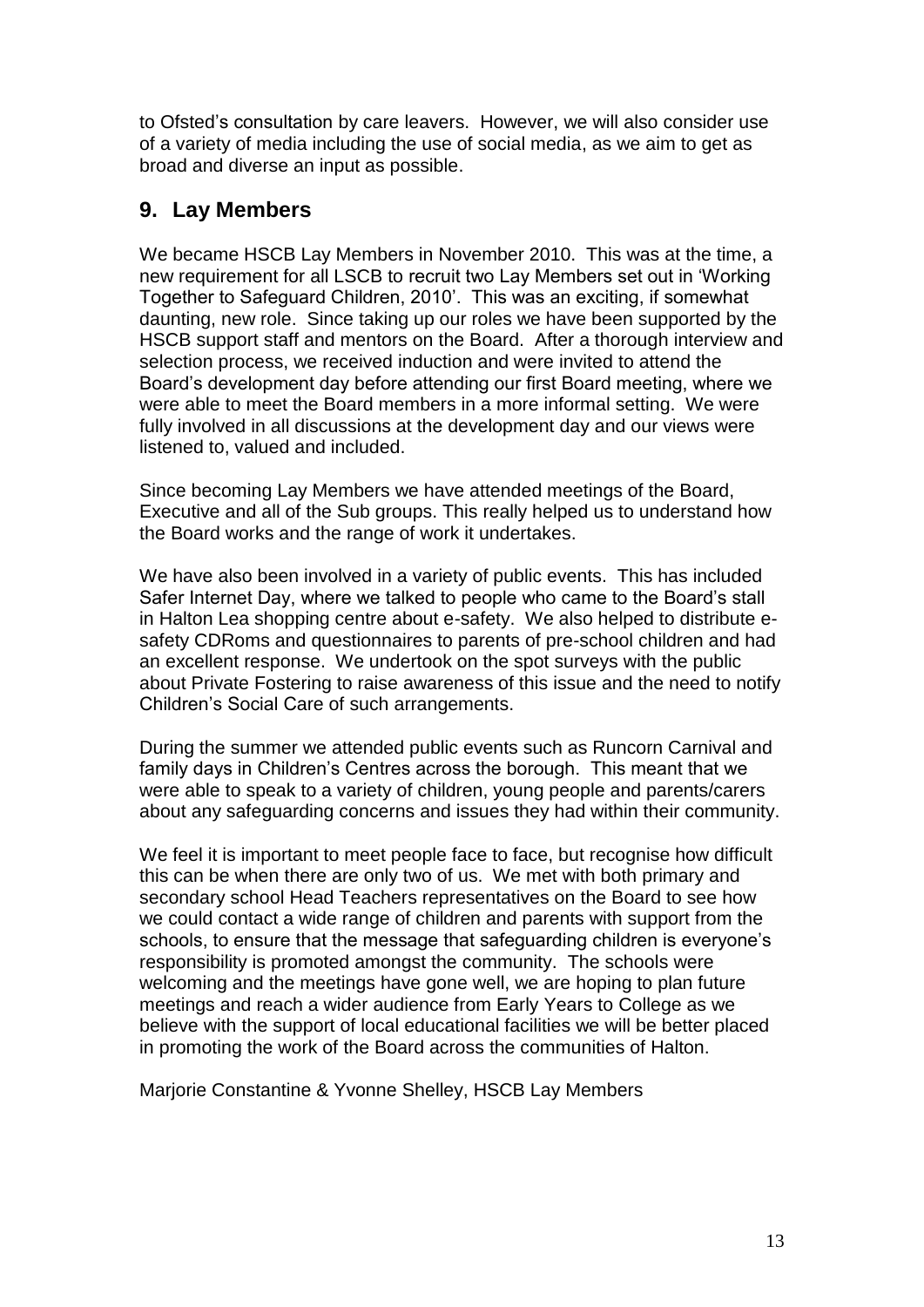## **10. HSCB Sub Groups:**

#### **Scrutiny & Performance Sub Group**

Reflecting the importance of the role of scrutiny in the work of the Board, the Scrutiny & Performance Sub Group established two additional meetings a year to solely focus upon the HSCB Performance Report Card. This provided the opportunity for lead officers to report to the Board on the narrative behind the key performance data, deepening the Board's understanding of the local picture and providing the Sub Group with an opportunity to challenge partners on what was being done to improve areas of poor performance. For example, the Sub Group raised concerns at the number of Early Years settings and registered childminders rated as 'satisfactory' by Ofsted. Lead Officers supporting the sector from the local authority reported to the Sub Group on how this was being addressed, and the Board has been able to support this work in to the forthcoming year by providing advice and guidance on developing safeguarding policies and procedures and training for the sector.

#### **Policy & Procedures Sub Group**

The Sub Group continued in its quality assurance role of providing detailed feedback to organisations submitting their safeguarding policies and procedures to the Board for ratification. The Sub Group also up-dated Halton's Practice Guidance which is linked to the Pan-Cheshire Multi-Agency Safeguarding Procedures, Joint Visiting Protocol and CAVA Protocol.

#### **Training Sub Group**

The Training Sub Group managed the HSCB multi-agency safeguarding training programme whereby 698 staff attended training. This included joint delivery of a Safeguarding Alerter training course delivered in conjunction with the Safeguarding Adults Board, where participants consider the implications of scenarios enacted by Geese Theatre. The Sub Group also produced a Safeguarding Children Induction Booklet to be used by anyone working with children & young people, parents/carers or the public in Halton.

The Training Sub Group completed a Safeguarding Training Needs Analysis to inform content of the 2012-13 training programme. The Sub Group also began the process of quality assuring safeguarding training courses of its partner agencies. In addition a process for measuring the impact of training on outcomes for children and young people was piloted. This has informed changes to the process of measuring the impact of training on outcomes for children and young people in the future, and to the process being broadened to include a wider range of multi-agency training during 2012-13.

#### **Safer Workforce Sub Group**

The Safer Recruitment Sub Group became the Safer Workforce Sub Group to reflect its broader remit. The Sub Group continues to report to both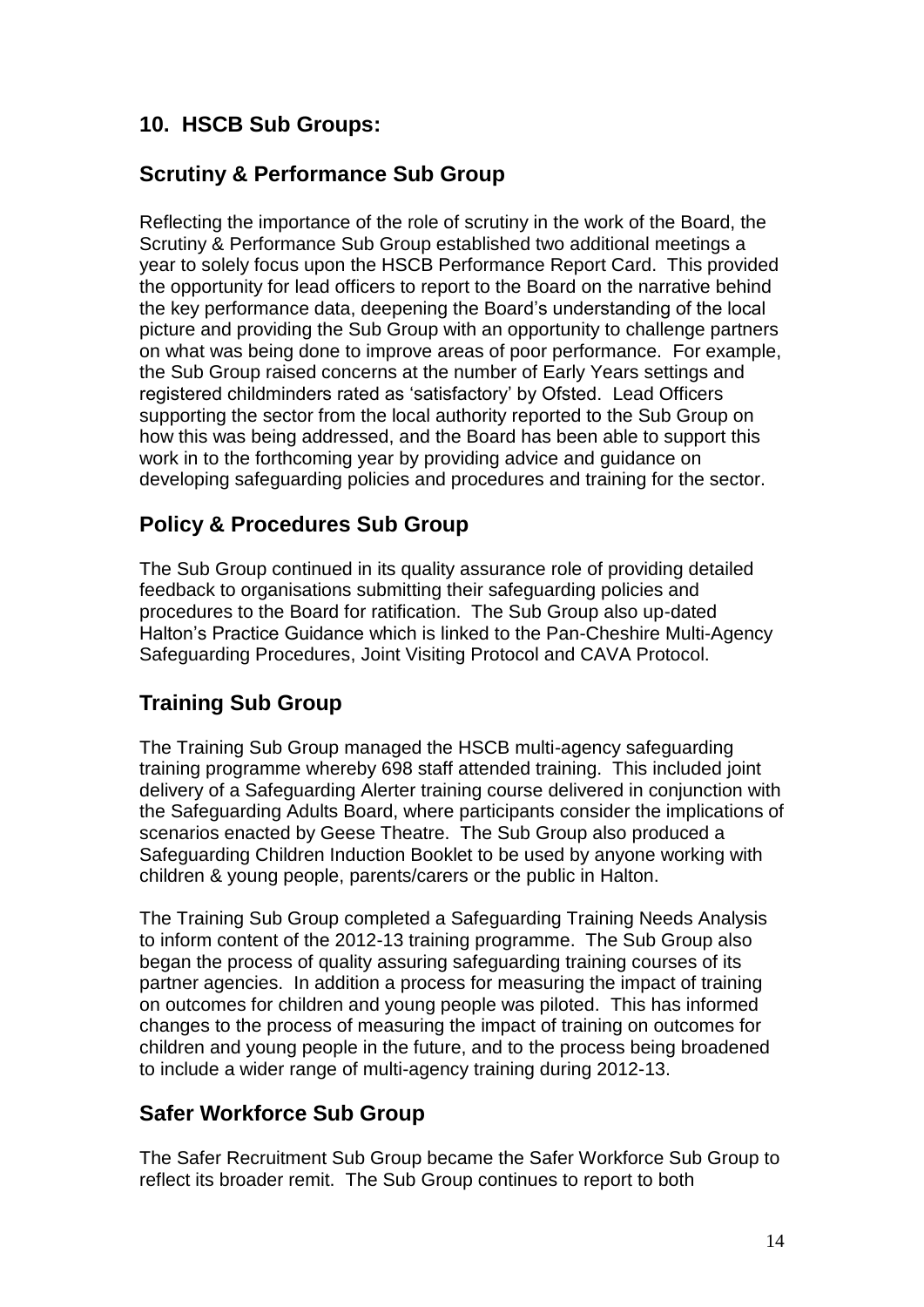Safeguarding Boards in Halton. Its terms of reference were also revised and additional members were identified from the Adult Residential and Daycare Provider Forums. Chairing arrangements rotated to the Adult Sector for the year.

The Sub Group approved safer recruitment procedures from a variety of organisations, as well as a Code of Conduct for Transport staff in the Local Authority.

## **E-Safety Sub Group**

The E-Safety Sub Group moved to sit under the remit of the Children's Trust at the end of 2011, reporting directly to the Early Help & Support Strategic Group. Prior to this the Sub Group undertook e-safety surveys of children & young people, parents/carers and practitioners, agreed an Acceptable Use Policy and began planning for Safer Internet Day 2012. The Sub Group continues to report to HSCB on specific issues such as the annual Safer Internet Day which the Board continued to support via funding and providing support staff, including involvement of Lay Members at public events.

#### **Safeguarding Unit Meeting and Safeguarding Children Operational Group (SCOG)**

The aim of the Safeguarding Children Operational Group (SCOG) is to provide a multi-agency forum for operational managers to meet to discuss safeguarding practice, identifying areas where improvements in multi-agency working can be made and promoting good safeguarding practice. SCOG reports directly to the Safeguarding Unit meeting, which in turn reports to the HSCB Executive. Both SCOG and the Safeguarding Unit Meeting are chaired by the Divisional Manager for Safeguarding, Quality and Review.

Examples of the work undertaken by SCOG and the Safeguarding Unit meeting over the year include review and subsequent promotion of the Joint Visiting Protocol; reviewing the policy for referral of unborn children to Children's Social Care; and producing a pathway for Child Protection medicals in and out of hours. All of these pieces of work addressed problems encountered by one or more agency in undertaking safeguarding work.

#### **11. Progress against Business Plan 2011-13:**

Last year the Board moved to a two yearly rolling business plan model. The existing business plan was up-dated, and the additional priority areas – the effectiveness of Early Help, and the impact of Domestic Abuse on children & young people – were added.

*1. Maintain structures for HSCB to enable it to fulfil its statutory functions and respond to local and national change.* Achievements in this area include: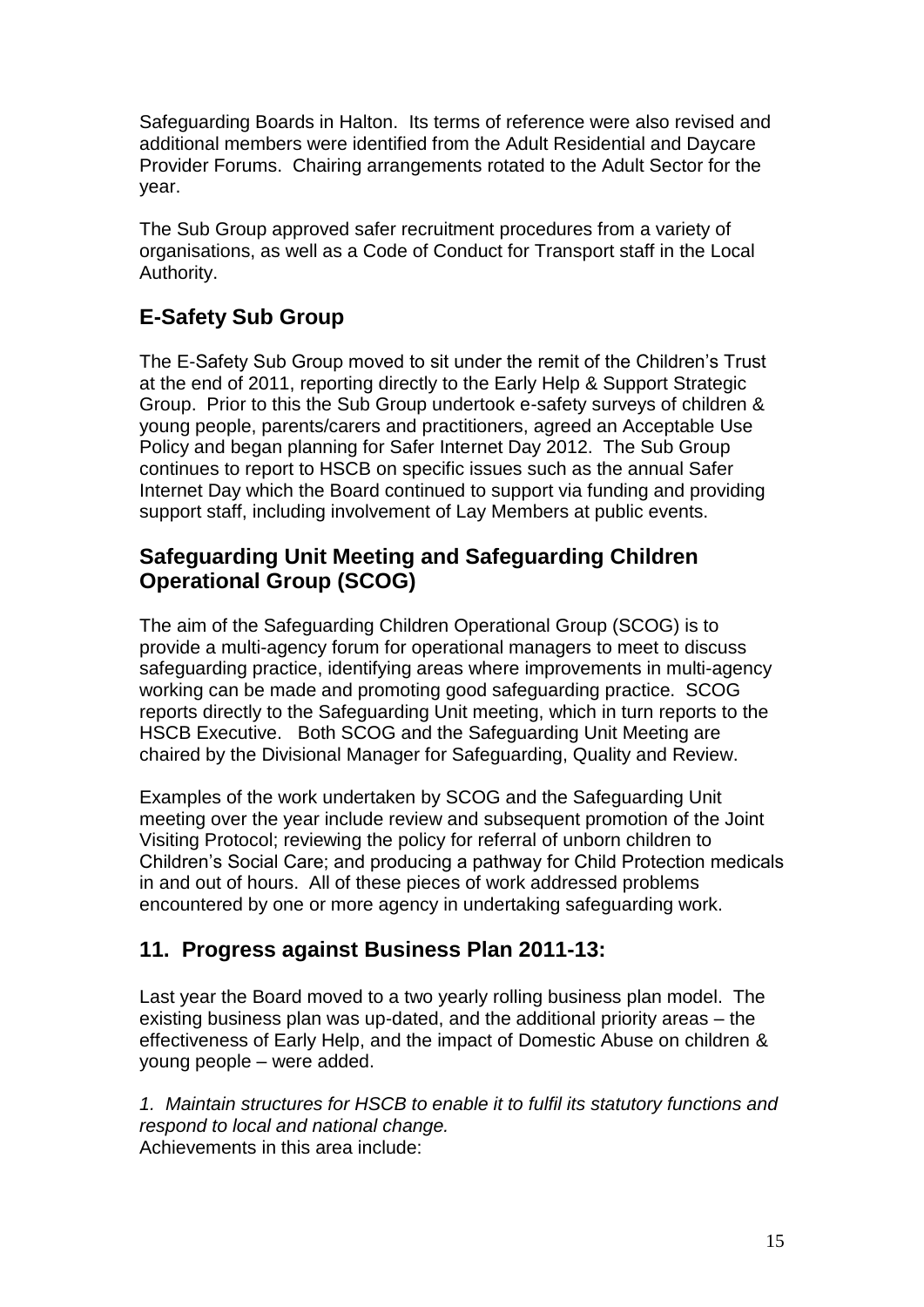- Review of the Board's structure leading to the E-Safety Sub Group moving to sit under the Children's Trust Early Help & Support Strategic Group, but continuing to report to the Board where appropriate
- Executive undertaking functions of Serious Incident Review Group
- Revised the protocol the Board has in place with the Children's Trust in order to reflect the responsibilities and accountabilities regarding Early Help.
- Continued to be a formal consultee of the Children & Young People's Plan.
- Developed a HSCB Communication & Participation Strategy

Areas for continued development include:

 Working with the Children's Trust and Safeguarding Adults Board to identify opportunities to join up workstreams and address any areas of duplication.

#### *2. Provide comprehensive guidance for agencies and individuals which facilitates partnership working to safeguard children & young people.* Achievements in this area include:

- Revision of Halton's Practice Guidance.
- Ratification of a number of agencies' safeguarding policies.

Areas for continued development include:

- Policy & Procedure Sub Group to hold workshop on writing safeguarding policies & procedures.
- Coordinating review of safeguarding related policies and procedures for schools.

#### *3. Support the development of a safe and informed workforce, including the Voluntary Sector.*

Achievements in this area include:

- Dissemination of lessons learnt from Serious Case Reviews and Practice Learning Reviews.
- Completion of a safeguarding children Training Needs Analysis.
- Provision of revised Multi-Agency safeguarding children training programme.
- Piloting an evaluation process for single and multi-agency safeguarding children training that will measure the impact of training upon outcomes for children and young people.
- Developed a training quality assurance process for single agency safeguarding children training.

Areas for continued development include:

 Working with the Children's Trust to ensure that the workforce has the necessary capacity and skills mix to meet the needs of the Early Help offer.

*4. Maintain a capability to scrutinise practice and procedure in both single and multi-agency settings.*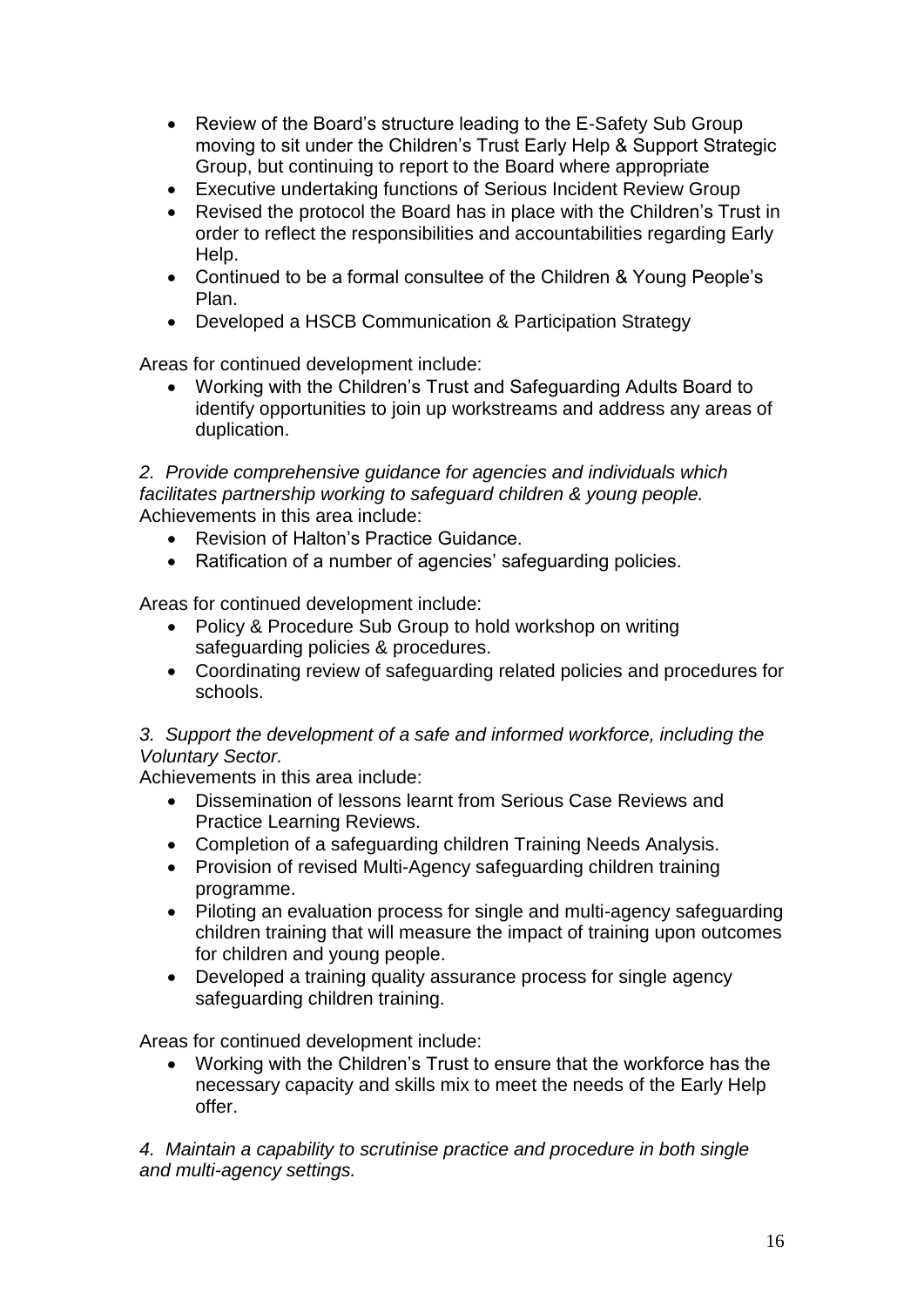Achievements in this area include:

- Completion of Section 11 audits of all children's commissioned services; subsequent action plans are monitored by the Children's Commissioning Team and reported to the Scrutiny & Performance Sub Group.
- Development of the Children's Services and Multi-Agency file audits to include the voice of the child.
- Introduction of 6 monthly challenge meetings of the Scrutiny & Performance Sub Group to oversee the HSCB Performance Report Card to ensure a broader multi-agency scrutiny of performance with more focus upon the impact of services on outcomes for children & young people.
- Ethnicity and diversity included in quarterly reports from the Lead Conference & Reviewing Manager .
- Revising the Serious Case Review procedures.
- Development of the Multi-Agency Practice and Learning Review process.

Areas for continued development include:

- Development of performance measures to scrutinise the effectiveness of Early Help.
- Development of performance measures to measure the impact of services on outcomes for children & young people affected by Domestic Abuse.
- Annual report on the impact of auditing within partner agencies.
- Undertaking S175/157 Audits with all schools in Halton.

*5. Engage with children and young people, their families and communities in developing and promulgating the Safeguarding agenda.* Achievements in this area include:

- Attendance at community events with Lay Members to engage with children and parents/carers.
- The Children's Trust Parents' Forum leading on consultation on the HSCB Parenting Handbook.
- Developing a joint young people's participation group with the Children's Trust.

Areas for continued development include:

 Developing the role of the Lay Members to raise awareness amongst the community that safeguarding children is everyone's business and what to do if you have concerns about a child.

#### **12. Areas for Future Development:**

The following areas have been identified as priorities in 2012-13 to ensure the effective scrutiny of safeguarding arrangements in Halton: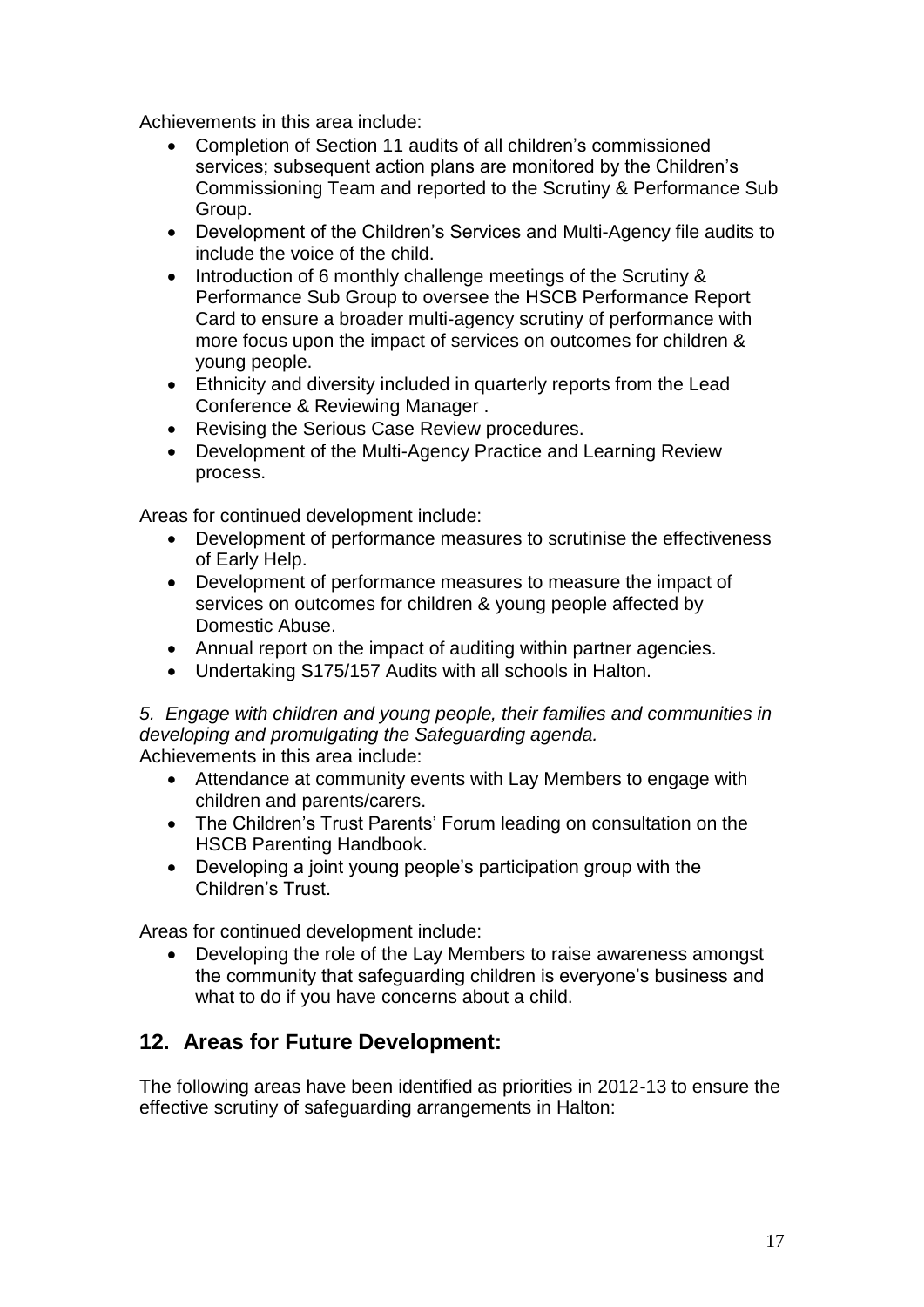## **Early Help:**

The effectiveness of Early Help has been identified as a priority area for the Board in 2012-13. The Board will develop processes that will enable it to hold the Children's Trust to account on the effectiveness of Early Help in the borough.

The Board currently scrutinises the capacity and skills in the workforce to undertake the core business around child in need and child protection. The Board will work with the Children's Trust to ensure that the Workforce Strategy considers whether there is the necessary capacity and skills mix available to meet the needs of the Early Help offer. Reporting arrangements between the Children's Trust and Board will be strengthened in this area to ensure that the Board is kept appraised of progress against the Workforce Strategy.

#### **Domestic Abuse:**

The impact of Domestic Abuse on children and young people has been identified as a Board priority. Accountability arrangements are to be established with Halton Domestic Abuse Forum (HDAF) who are responsible for implementing the Domestic Abuse Strategy. The Board will work with HDAF to ensure that the impact of Domestic Abuse on children and young people is recognised and addressed via the strategy. Performance measures are to be established that will measure the impact of services on outcome for children and young people.

## **Child Sexual Exploitation:**

Child Sexual Exploitation (CSE) has become a focus for government policy. The Board has already responded to the Office of the Children's Commissioner's initial call for evidence on CSE in gangs and groups. During the forthcoming year the Board will focus upon raising awareness amongst practitioners, children & young people, parents, carers and the public of this particular safeguarding issue.

## **NHS Reforms:**

The Board will engage with the Clinical Commissioning Groups and identify how they will be represented on the Board from April 2012. Further work will be undertaken to ensure that GPs have the relevant skills and knowledge to undertake their safeguarding duties. Modular Working Together level 3 safeguarding training will be piloted to help facilitate attendance of GPs.

#### **Effective and Efficient Board:**

In recognition of the reduction in resources experienced across partners, the Board will work with the Children's Trust and the Safeguarding Adults Board to identify any duplication of business, and opportunities to bring workstreams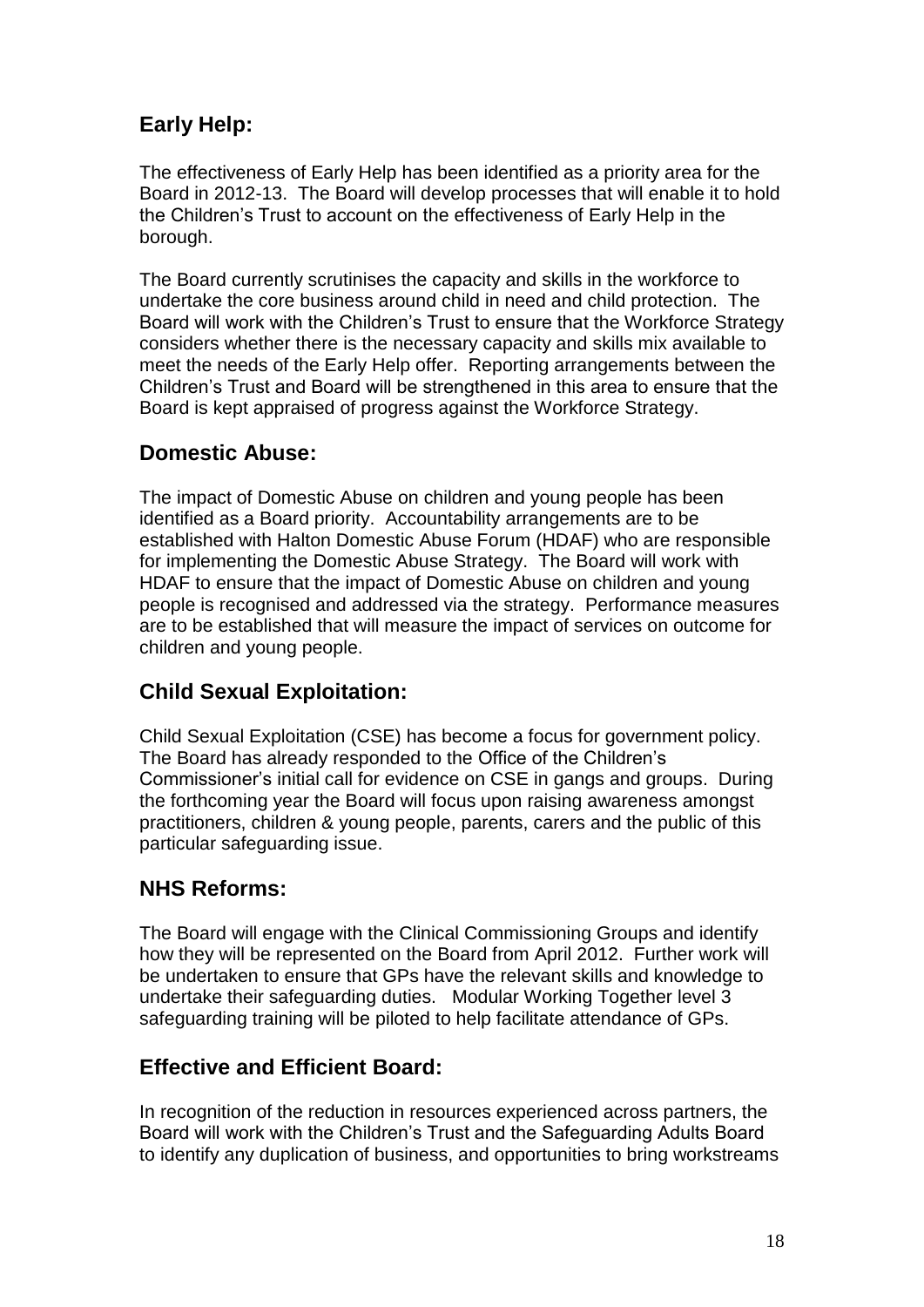together. This will also include a review of membership. The Board will also consider how it can work more efficiently with the other Pan-Cheshire LSCBs.

# **Funding:**

In order to continue its work the Safeguarding Children Board needs to remain solvent. A significant amount of the financial contributions to the Board comes from NHS Merseyside. However, from 2013 the Clinical Commissioning Group will take over commissioning arrangements from NHS Merseyside. Therefore the Board would seek agreement from the Clinical Commissioning Group to continue with this level of funding in Halton.

The government's policy regarding schools means that more schools will become academies, with others being established as free schools. Currently the Board receives financial contributions from maintained schools in the borough via the Dedicated Schools Grant. However, this contribution has reduced as more schools take on the status of academies, receiving their funding direct from government. Therefore, the Board will be considering proposals to seek similar financial contributions from academies and free schools in the borough in the future.

# **13. Budget:**

Income 2011-12

| <b>AGENCY</b>                        | <b>CONTRIBUTIONS</b> |
|--------------------------------------|----------------------|
| HBC - Children & Enterprise          | 45,817               |
| <b>Directorate</b>                   |                      |
| <b>HBC - Schools</b>                 | 37,500               |
| <b>NHS Merseyside</b>                | 45,817               |
| <b>Greater Merseyside Connexions</b> | $-1,359$             |
| <b>Cheshire Constabulary</b>         | 20,000               |
| <b>Cheshire Probation</b>            | 3, 230               |
| <b>Cafcass NW</b>                    | 550                  |
| <b>Total for all agencies</b>        | 151,555              |
| <b>CWDC (Munro Recommendations</b>   | 13,000               |
| <b>Implementation Grant)</b>         |                      |
| <b>Training Income</b>               | 10,521               |
| Carry Forward 2010-11                | 79,030               |
| <b>Total Budget</b>                  | 254,106              |

Expenditure 2011-12

| Staffing:<br>Chair               |  |
|----------------------------------|--|
| <b>Business Manager</b>          |  |
| Safeguarding Development Officer |  |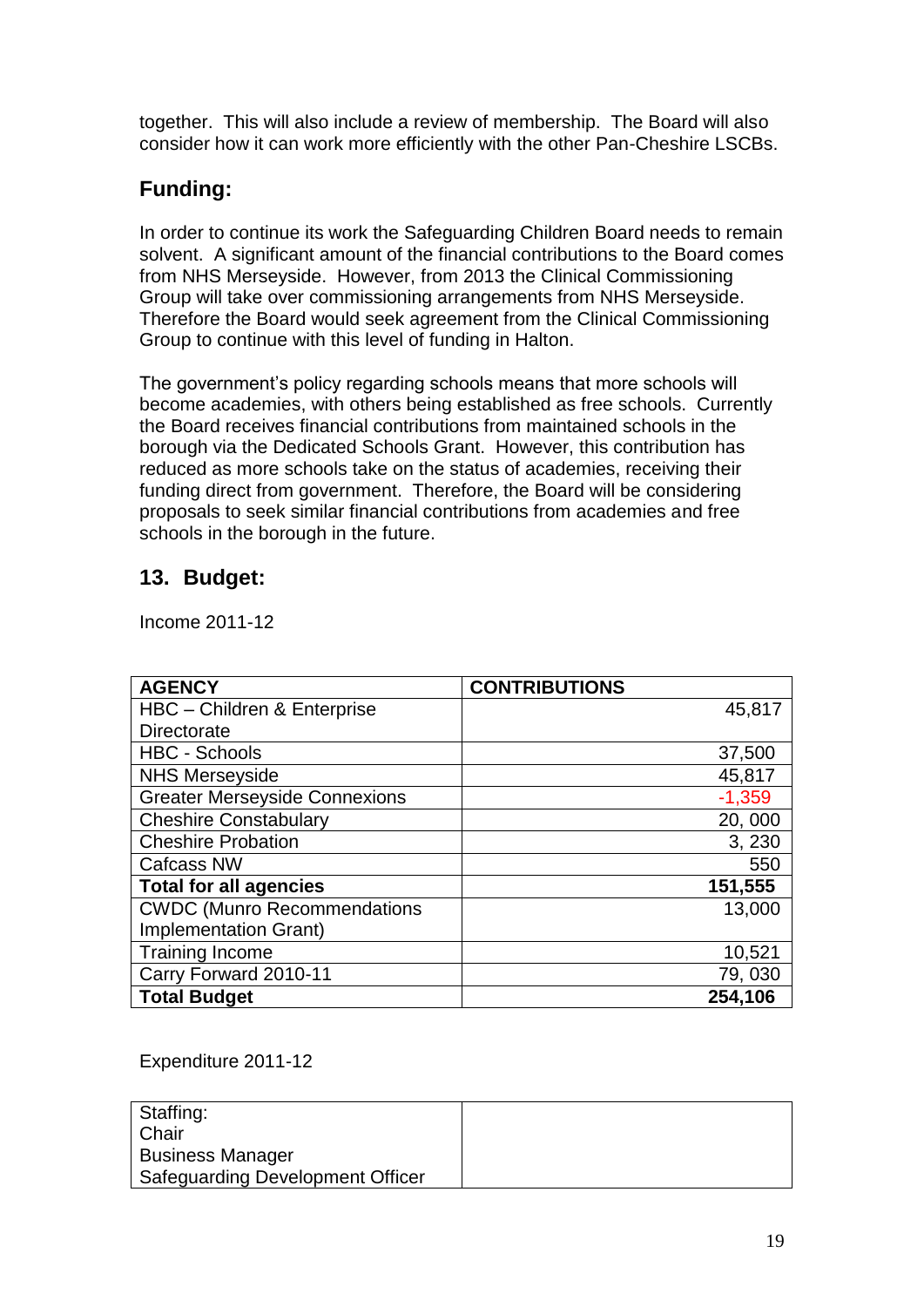| Administration                            | 81,001  |
|-------------------------------------------|---------|
| Multi-Agency Training including           |         |
| <b>Crucial Crew</b>                       | 8,069   |
| <b>Training including Travel Expenses</b> | 2, 212  |
| <b>Advertising &amp; Marketing</b>        | 9,025   |
| <b>CDOP</b>                               | 380     |
| Supplies & Services including:            |         |
| general computer expenditure,             |         |
| refreshments/room hire, postage,          |         |
| mobile phones, fixtures/fittings          | 2,627   |
| Recharge/Overheads                        | 39,970  |
| <b>TOTAL:</b>                             | 143,284 |
| Carry Forward:                            | 110,822 |

| <b>AGENCY</b>                        | <b>CONTRIBUTIONS</b> |
|--------------------------------------|----------------------|
| HBC - Children & Young People's      | 45,140               |
| <b>Directorate</b>                   |                      |
| <b>HBC - Schools</b>                 | 40,000               |
| Halton & St Helens PCT               | 45,140               |
| <b>Greater Merseyside Connexions</b> | 10,609               |
| <b>Cheshire Constabulary</b>         | 25,000               |
| <b>Cheshire Probation</b>            | 3, 183               |
| <b>Cafcass NW</b>                    | 550                  |
| <b>Total for all agencies</b>        | 169, 622             |
| <b>Child Death Review Grant</b>      | 5,667                |
| <b>Training Income</b>               | 1, 185               |
| Carry Forward 2009-10                | 73,003               |
| <b>Total Budget</b>                  | 249, 477             |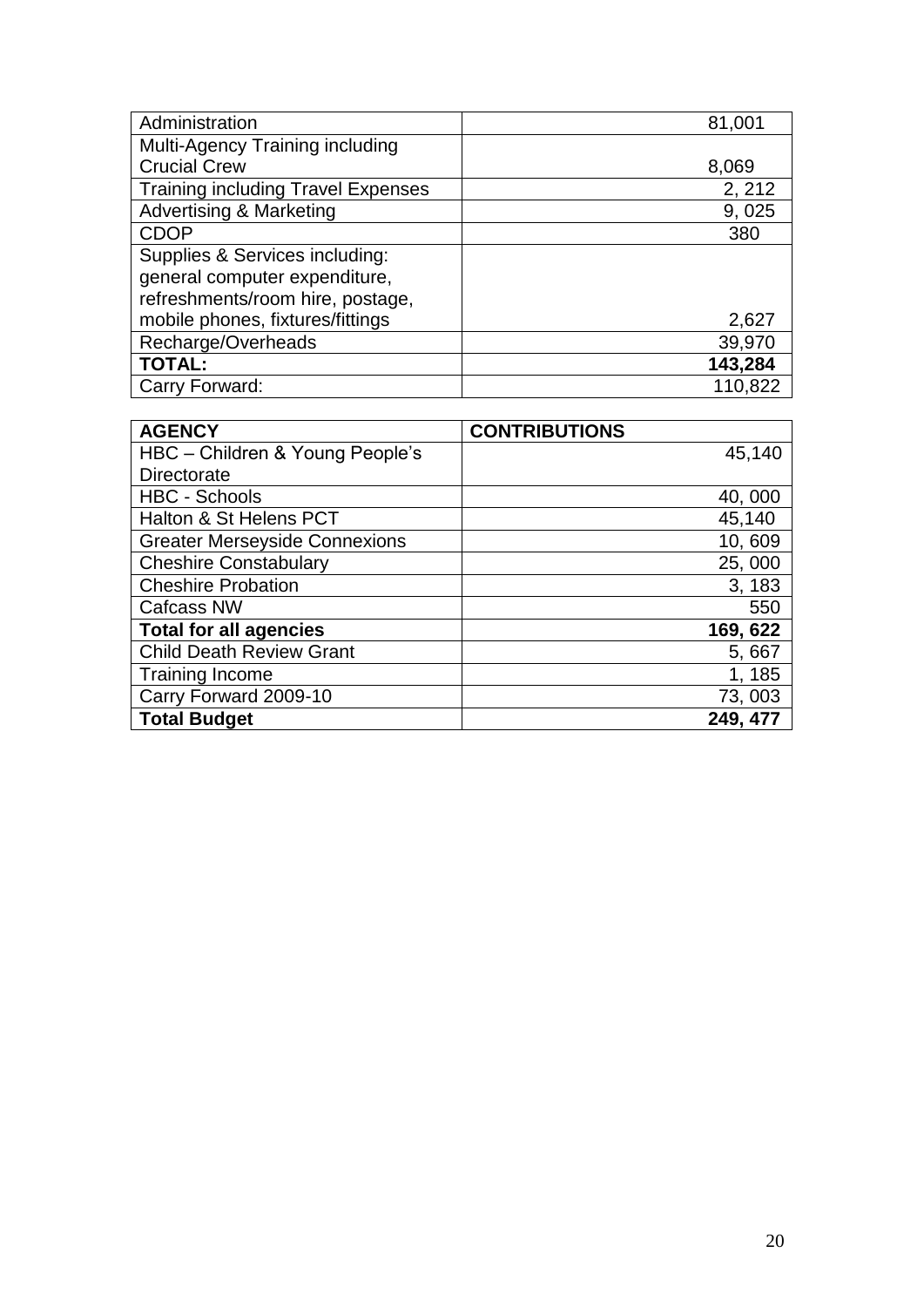# **Appendix A HSCB Structure March 2012**



# **Appendix B** HSCB Membership 2011-12:

#### **Membership of all levels of Board as at 31st March 2012**

#### **HSCB Main Board**

| <b>Name</b>              | <b>Role</b>                                                     | <b>Agency</b>                        |
|--------------------------|-----------------------------------------------------------------|--------------------------------------|
| <b>Audrey Williamson</b> | Independent Chair, HSCB<br><b>Main Board</b>                    |                                      |
| <b>Mike Andrews</b>      | <b>Community Safety</b><br>Coordinator                          | <b>Community Safety</b><br>Team, HBC |
| Sarah Ashcroft           | Domestic Abuse & Sexual<br><b>Violence Coordinator</b>          | <b>HBC</b>                           |
| <b>Stephen Bailey</b>    | <b>Director of Student Services</b>                             | <b>Riverside College</b>             |
| Suprio Bhattacharyya     | <b>Designated Doctor</b>                                        | <b>NHS Merseyside</b>                |
| Sarah Boycott            | Superintendent                                                  | <b>Cheshire Police</b>               |
| <b>Mark Bradley</b>      | DI, Public Protection Unit                                      | <b>Cheshire Police</b>               |
| <b>Michelle Bradshaw</b> | <b>Assistant Director Child &amp;</b><br><b>Family Services</b> | <b>Bridgewater CHT</b>               |
| <b>Vicky Buchanan</b>    | <b>Divisional Manager</b>                                       | Child & Family<br>Services, HBC      |
| Marj Constantine         | Lay Member                                                      |                                      |
| Gill Core                | Director of Nursing, Midwifery                                  | St Helens &                          |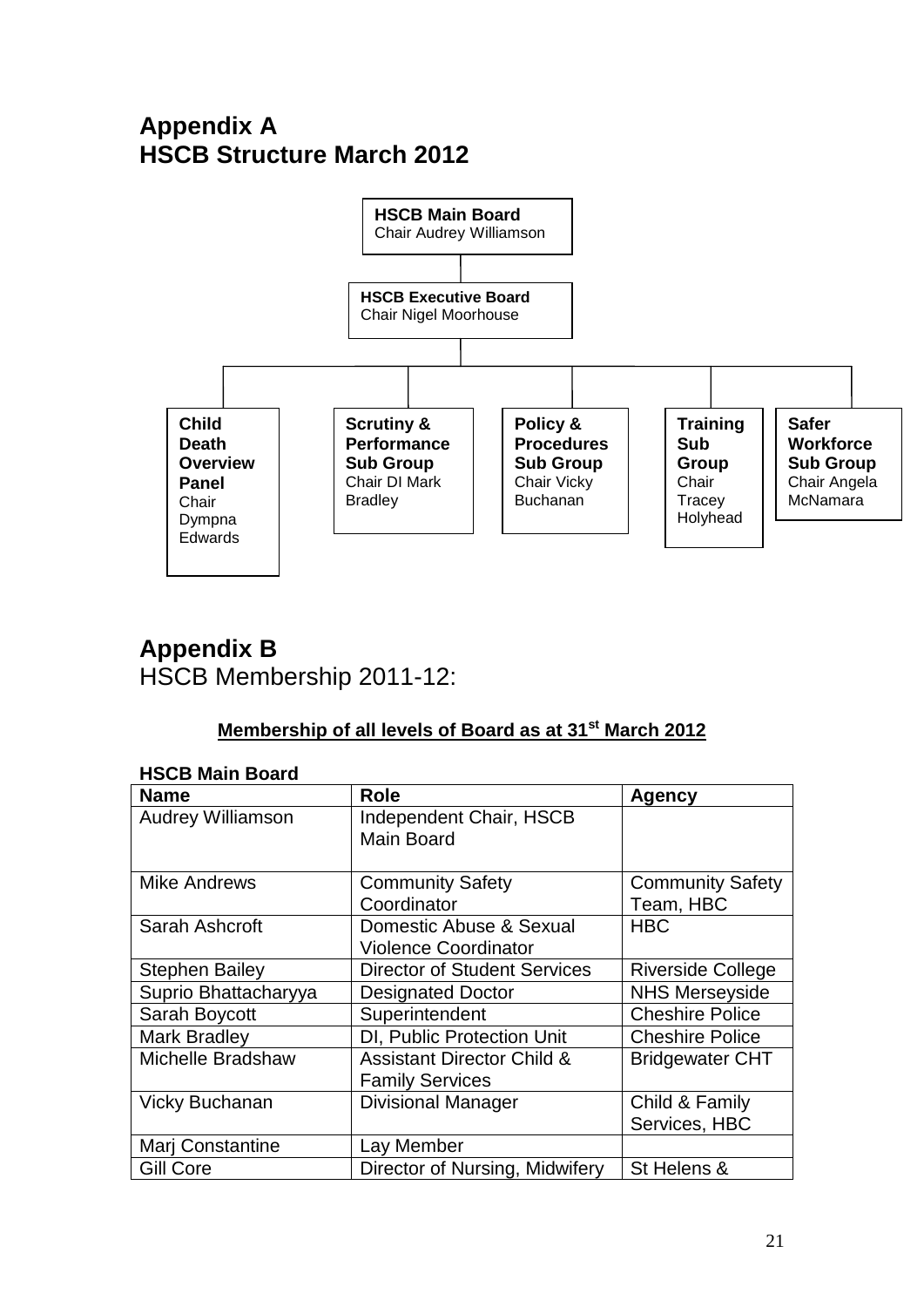|                        | & Governance                                                 | Knowsley<br><b>Teaching Hospital</b><br><b>NHS Trust</b> |
|------------------------|--------------------------------------------------------------|----------------------------------------------------------|
| <b>Steve Eastwood</b>  | Coordinator                                                  |                                                          |
| Dympna Edwards         | Deputy Director of Public<br>Health                          | <b>NHS Merseyside</b>                                    |
| Ellis Gordon           | Magistrate                                                   |                                                          |
| <b>Ruth Gill</b>       | Solicitor                                                    | Legal, HBC                                               |
| Tracey Holyhead        | Manager                                                      | <b>HSCB</b>                                              |
| Yvonne Yama            | <b>Children Services Manager</b>                             | <b>NSPCC</b>                                             |
| Catherine Johnson      | <b>Principal Improvement Officer</b>                         | Performance &<br>Improvement,<br><b>HBC</b>              |
| <b>Gareth Jones</b>    | <b>Head of Service</b>                                       | Halton &<br><b>Warrington YOT</b>                        |
| Andrew Keeley          | Head Teacher Rep - High<br>Schools                           | St Chad's                                                |
| John Kelly             | <b>Executive Director</b>                                    | 5 Boroughs<br>Partnership NHS<br><b>Trust</b>            |
| Jane Lunt              | Operational Director, Child &<br><b>Family Commissioning</b> | <b>NHS Merseyside</b>                                    |
| Rosie Lyden            | Safeguarding Training &<br><b>Development Officer</b>        | <b>HSCB</b>                                              |
| <b>Niall McDonnell</b> | <b>Housing Forum Rep</b>                                     | Liverpool Housing<br><b>Trust</b>                        |
| <b>Gerald Meehan</b>   | <b>Strategic Director</b>                                    | C & YP, HBC                                              |
| David Melia            | Director of Nursing                                          | Warrington &<br><b>Halton Hospitals</b>                  |
| <b>Eileen Meredith</b> | <b>Enhanced Services Manager</b>                             | Cafcass                                                  |
| Nigel Moorhouse        | <b>Operational Director</b>                                  | Child & Family<br>Services, HBC                          |
| Steve Nyakatawa        | <b>Operational Director</b>                                  | Education, HBC                                           |
| <b>Marie Orrel</b>     |                                                              | Cheshire<br>Probation                                    |
| Giles Orton            | DCI, Strategic PPU                                           | <b>Cheshire Police</b>                                   |
| <b>Vicky Pierce</b>    | Head Teacher Rep - Primary<br><b>Schools</b>                 | <b>Fairfield Infants</b>                                 |
| <b>Peter Richmond</b>  | <b>Divisional Manager</b>                                    | Service<br>Improvement,<br><b>HBC</b>                    |
| <b>Yvonne Shelley</b>  | Lay Member                                                   | <b>HSCB</b>                                              |
| <b>Lindsay Smith</b>   | <b>Divisional Manager</b>                                    | Adults &<br>Community, HBC                               |
| Diane Sproson          | <b>Assistant Director</b>                                    | Connexions                                               |
| Paula St Aubyn         | <b>Divisional Manager</b>                                    | Safeguarding,<br>Quality & Review,<br><b>HBC</b>         |
| <b>Frances Stewart</b> | <b>Voluntary Sector Rep</b>                                  | <b>HADWAA</b>                                            |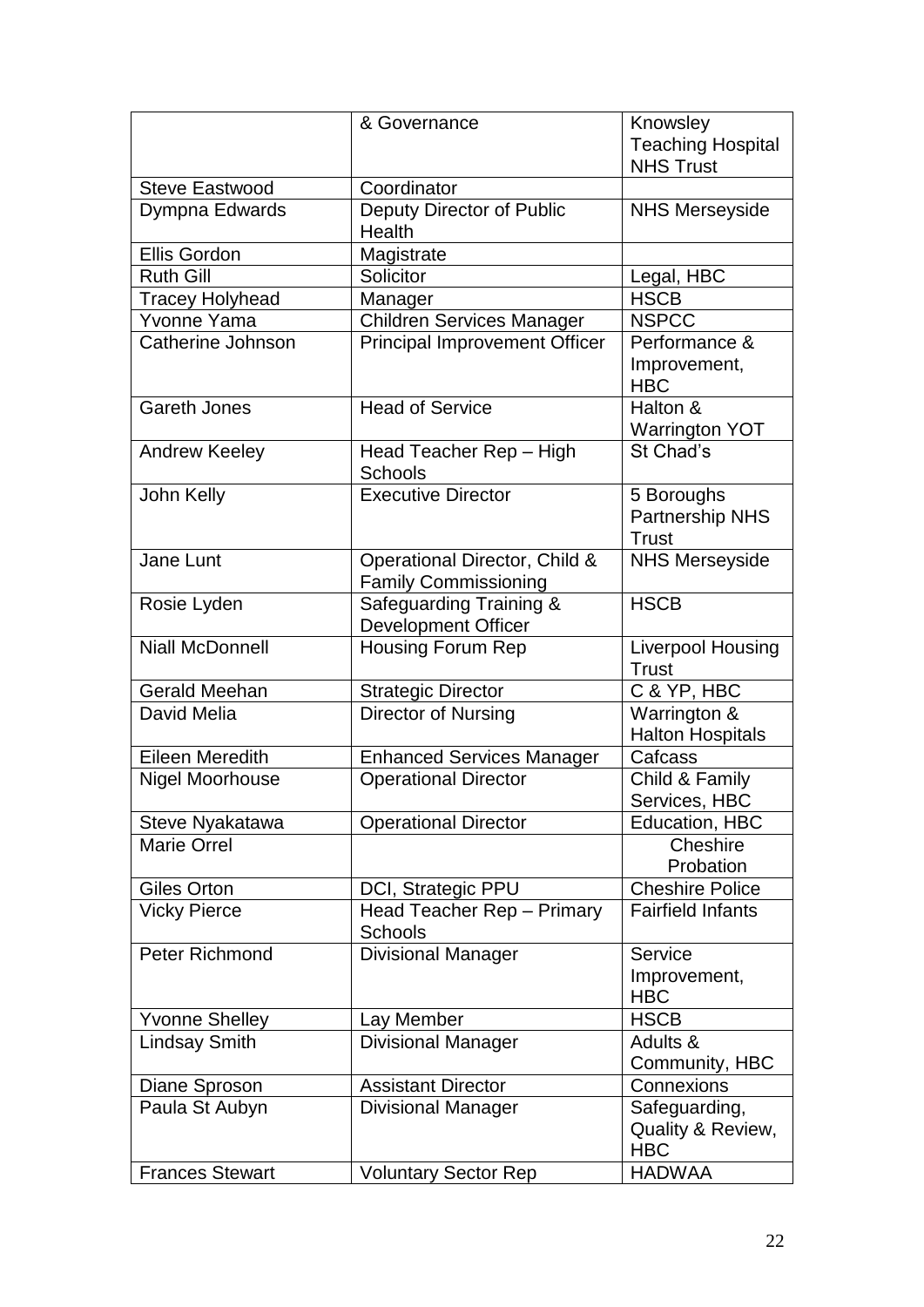| Charlie Whelan   | <b>Designated Nurse Child</b><br>Protection | <b>NHS Merseyside</b> |
|------------------|---------------------------------------------|-----------------------|
| Dr. David Wilson | LMC Rep                                     |                       |

#### **HSCB Executive Board**

| <b>Name</b>                         | <b>Role</b>                                                  | <b>Agency</b>                                |
|-------------------------------------|--------------------------------------------------------------|----------------------------------------------|
| <b>Nigel Moorhouse</b>              | <b>Chair, Executive Board</b>                                | Child & Family                               |
|                                     | <b>Operational Director</b>                                  | Services, HBC                                |
| <b>Mark Bradley</b>                 | DI, PPU                                                      | <b>Cheshire Police</b>                       |
| Michelle Bradshaw                   | <b>Assistant Director Child &amp;</b>                        | <b>Bridgewater CHT</b>                       |
|                                     | <b>Family Services</b>                                       |                                              |
| <b>Vicky Buchanan</b>               | <b>Divisional Manager</b>                                    | Children in Need,<br><b>HBC</b>              |
| <b>Gill Core</b>                    | Director of Nursing, Midwifery                               | St Helens &                                  |
|                                     | & Governance                                                 | Knowsley                                     |
|                                     |                                                              | <b>Teaching Hospital</b><br><b>NHS Trust</b> |
| <b>Lorraine Crane</b>               | <b>Divisional Manager</b>                                    | <b>Integrated Youth</b>                      |
|                                     |                                                              | Support &                                    |
|                                     |                                                              | Commissioning                                |
|                                     |                                                              | <b>HBC</b>                                   |
| Dympna Edwards                      | Deputy Director of Public<br>Health                          | <b>NHS Merseyside</b>                        |
| David Holmes                        |                                                              | <b>ARCHinitiatives</b>                       |
|                                     | <b>Voluntary Sector Rep</b>                                  | <b>HSCB</b>                                  |
| <b>Tracey Holyhead</b><br>Jane Lunt | <b>Board Manager</b>                                         |                                              |
|                                     | Operational Director, Child &<br><b>Family Commissioning</b> | <b>NHS Merseyside</b>                        |
| David Melia                         | Director of Nursing                                          | Warrington &                                 |
|                                     |                                                              | <b>Halton Hospitals</b>                      |
| <b>Andy Smith</b>                   | <b>DCI</b>                                                   | <b>Cheshire Police</b>                       |
| <b>Lindsay Smith</b>                | <b>Divisional Manager</b>                                    | Adults, HBC                                  |
| Paula St Aubyn                      | <b>Divisional Manager</b>                                    | Safeguarding                                 |
|                                     |                                                              | Quality & Review,<br><b>HBC</b>              |
| <b>Charlie Whelan</b>               | <b>Designated Nurse</b>                                      | <b>NHS Merseyside</b>                        |
|                                     | Safeguarding Children                                        |                                              |
|                                     | (Halton)                                                     |                                              |
| <b>Sharon Williams</b>              | Lead for Vulnerable Groups &                                 | Education, HBC                               |
|                                     | Safeguarding                                                 |                                              |

#### **Child Death Overview Panel**

| <b>Name</b>          | Role                               | Agency                |
|----------------------|------------------------------------|-----------------------|
| Dympna Edwards       | <b>Chair, Child Death Overview</b> | <b>NHS Merseyside</b> |
|                      | Panel Sub Group                    |                       |
|                      | Interim Director of Public         |                       |
|                      | Health                             |                       |
| Suprio Bhattacharyya | <b>Consultant Paediatrician</b>    | <b>NHS Merseyside</b> |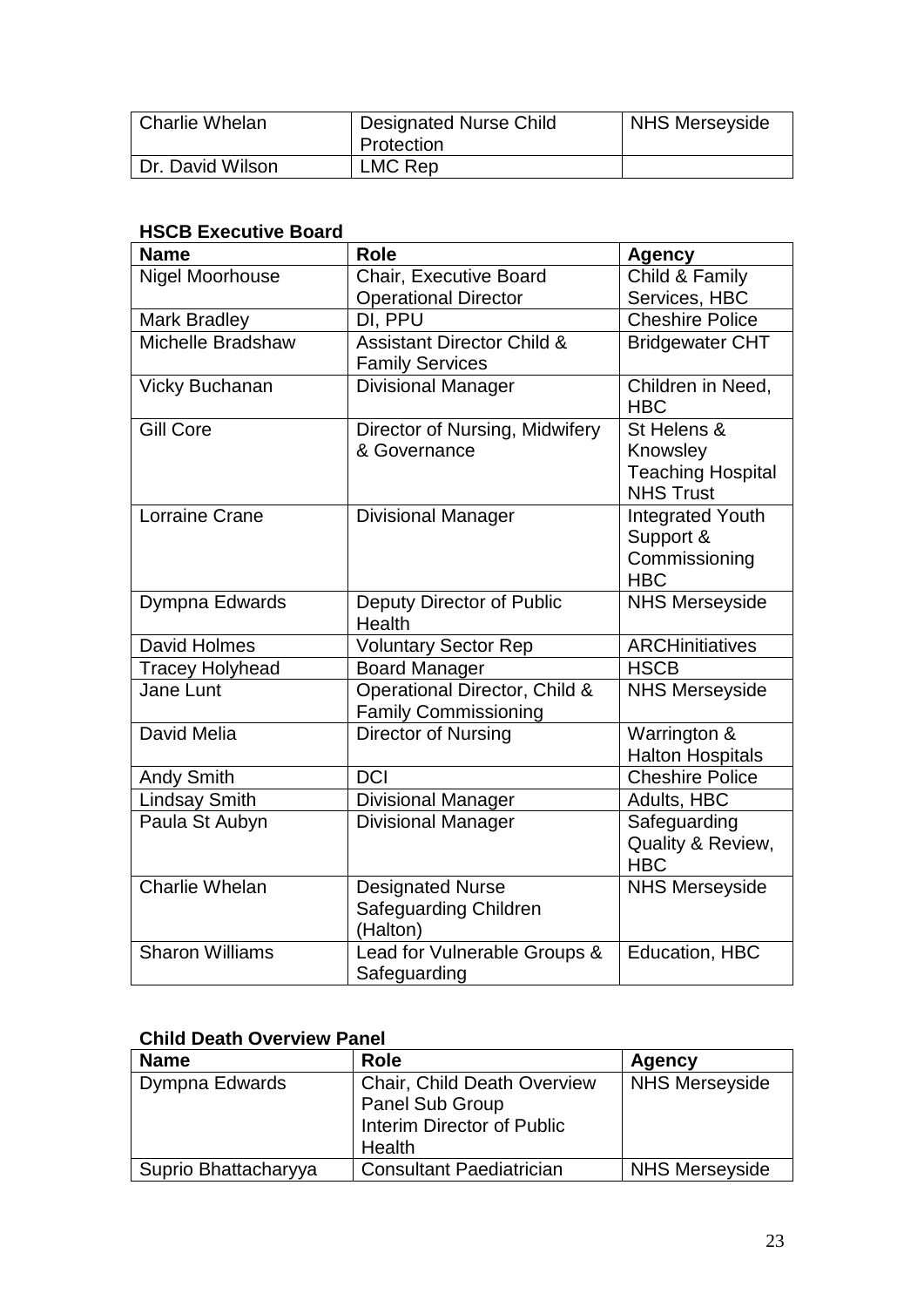| Corina Casey -<br>Hardman | <b>Head of Midwifery</b>                     | <b>Bridgewater CHT</b>                        |
|---------------------------|----------------------------------------------|-----------------------------------------------|
| Carol Hill                | Lead Independent Reviewing<br>Manager        | Safeguarding<br>Unit, HBC                     |
| <b>Tracey Holyhead</b>    | <b>HSCB Board Manager</b>                    | <b>HSCB</b>                                   |
| Linda Kellie              | <b>Assistant Operational Director</b>        | 5 Boroughs<br><b>Partnership NHS</b><br>Trust |
| <b>Nigel Moorhouse</b>    | <b>Operational Director</b>                  | Child & Family<br>Services, HBC               |
| <b>Andy Smith</b>         | <b>DCI</b>                                   | <b>Cheshire Police</b>                        |
| <b>Charlie Whelan</b>     | <b>Designated Nurse</b>                      | <b>NHS Merseyside</b>                         |
| <b>Sharon Williams</b>    | Lead for Vulnerable Groups &<br>Safeguarding | Education, HBC                                |

#### **Scrutiny & Performance Sub Group**

| <b>Name</b>            | <b>Role</b>                    | <b>Agency</b>          |  |  |
|------------------------|--------------------------------|------------------------|--|--|
| <b>Mark Bradley</b>    | Chair, Scrutiny & Performance  | <b>Cheshire Police</b> |  |  |
|                        | Sub Group                      |                        |  |  |
|                        | DI, PPU                        |                        |  |  |
| Sarah Ashcroft         | <b>DASV Coordinator</b>        | <b>HBC</b>             |  |  |
| <b>Pauline Burke</b>   | Manager                        | YOT                    |  |  |
| <b>Tom Cheadle</b>     | Service Manager                | Cafcass                |  |  |
| <b>Tania Few</b>       | Named Nurse for                | 5 Boroughs             |  |  |
|                        | Safeguarding                   | Partnership NHS        |  |  |
|                        |                                | <b>Trust</b>           |  |  |
|                        |                                |                        |  |  |
| <b>Tracey Holyhead</b> | Manager                        | <b>HSCB</b>            |  |  |
| Catherine Johnson      | Principal Performance &        | <b>HBC</b>             |  |  |
|                        | <b>Improvement Officer</b>     |                        |  |  |
| <b>Helen Moir</b>      | <b>Divisional Manager</b>      | Adults, HBC            |  |  |
| Nigel Moorhouse        | <b>Operational Director</b>    | Child & Family         |  |  |
|                        |                                | Services, HBC          |  |  |
| <b>Clare Myring</b>    | <b>Children &amp; Families</b> | Commissioning,         |  |  |
|                        | Commissioner                   | <b>HBC</b>             |  |  |
| <b>Yvonne Shelley</b>  | Lay Member                     | <b>HSCB</b>            |  |  |
| Paula StAubyn          | <b>Divisional Manager</b>      | Safeguarding,          |  |  |
|                        |                                | <b>HBC</b>             |  |  |
| <b>Sharon Williams</b> | Lead for Vulnerable Groups &   | <b>Education, HBC</b>  |  |  |
|                        | Safeguarding                   |                        |  |  |

# **Policy and Procedures Sub Group**

| <b>Name</b>    | Role                        | Agency                 |
|----------------|-----------------------------|------------------------|
| Charlie Whelan | Chair, Designated Nurse for | <b>NHS Merseyside</b>  |
|                | <b>Child Protection</b>     |                        |
| Jill Evans     | Principal Manager, CCT3     | C & YP, HBC            |
| Kim Haste      |                             | 5 Boroughs             |
|                |                             | <b>Partnership NHS</b> |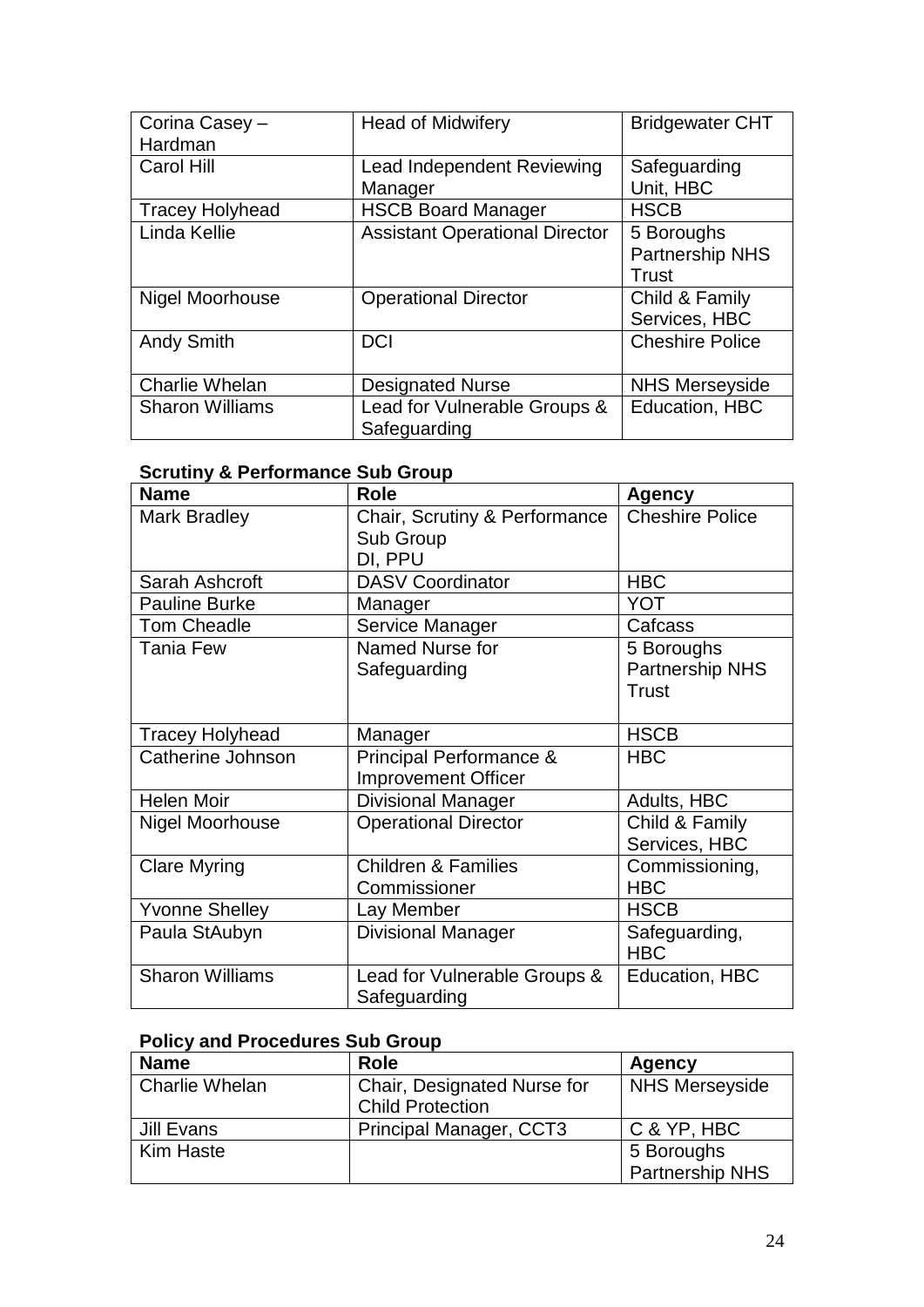|                        |                                | Trust                  |
|------------------------|--------------------------------|------------------------|
|                        |                                |                        |
| Carol Hill             | <b>Lead Independent Review</b> | Safeguarding Unit,     |
|                        | Manager                        | <b>HBC</b>             |
| <b>Tracey Holyhead</b> | Manager                        | <b>HSCB</b>            |
| Rosie Lyden            | Training & Development         | <b>HSCB</b>            |
|                        | Officer                        |                        |
| Nicola Young           | Principal Manager, Think       | C & YP HBC             |
|                        | Family                         |                        |
| <b>Mark Tasker</b>     | DI, Strategic PPU              | <b>Cheshire Police</b> |
| <b>Sharon Williams</b> | Lead for Vulnerable Groups &   | Learning &             |
|                        | Safeguarding                   | Achievement            |

#### **Training Sub Group**

| <b>Name</b>              | <b>Role</b>                                       | <b>Agency</b>            |  |  |
|--------------------------|---------------------------------------------------|--------------------------|--|--|
| <b>Tracey Holyhead</b>   | Chair                                             | <b>HSCB</b>              |  |  |
| Sarah Ashcroft           | <b>DASV Coordinator</b>                           | <b>HBC</b>               |  |  |
| <b>Claire Dawes</b>      | <b>Head Teacher Rep</b>                           | <b>Westfield Primary</b> |  |  |
| Karen Dobson             | <b>Advanced Nurse Practitioner</b>                | 5 Boroughs               |  |  |
|                          | Safeguarding                                      | Partnership              |  |  |
| <b>Marie Fairbrother</b> | <b>Named Nurse Safeguarding</b>                   | <b>Bridgewater CHT</b>   |  |  |
| <b>Brian Heywood</b>     |                                                   | <b>Cheshire Police</b>   |  |  |
| <b>Brian Hilton</b>      | Manager                                           | Learning &               |  |  |
|                          |                                                   | Development,             |  |  |
|                          |                                                   | <b>HBC</b>               |  |  |
| Anna Hopwood             | Team Leader, Student Welfare                      | <b>Riverside College</b> |  |  |
| Annie Lawrenson          |                                                   | Halton & St              |  |  |
|                          |                                                   | <b>Helens VCA</b>        |  |  |
| Rosie Lyden              | <b>Safeguarding Development</b>                   | <b>HSCB</b>              |  |  |
|                          | Officer                                           |                          |  |  |
| <b>Chris McMahon</b>     | Safeguarding Manager                              | <b>ARCHinitiatives</b>   |  |  |
| <b>Wendy Price</b>       | <b>Early Years Support Officer</b><br>C & YP, HBC |                          |  |  |
| Lynn Rimmer              | <b>Professional Development</b>                   | Connexions               |  |  |
|                          | Manager                                           |                          |  |  |

#### **Safer Workforce Sub Group**

| <b>Name</b>            | <b>Role</b>                      | <b>Agency</b>           |  |  |
|------------------------|----------------------------------|-------------------------|--|--|
| Angela McNamara        | Chair, Safer Workforce Sub       | <b>Adults</b>           |  |  |
|                        | Group                            | Commissioning,          |  |  |
|                        | <b>Divisional Manager</b>        | <b>HBC</b>              |  |  |
| Dee Denton             | <b>Head Teacher Rep</b>          | Lunts Heath             |  |  |
|                        |                                  | <b>Primary School</b>   |  |  |
| <b>Tracey Holyhead</b> | Manager                          | <b>HSCB</b>             |  |  |
| <b>Claire Hunter</b>   | <b>Principal Manager</b>         | C & YP, HBC             |  |  |
| Joanne Lowe            | Manager, HR                      | Warrington &            |  |  |
|                        |                                  | <b>Halton Hospitals</b> |  |  |
| Julie McCollom         | <b>Employee Services Manager</b> | HR, HBC                 |  |  |
| <b>Clare Myring</b>    | <b>Commissioning Manager</b>     | C&YP, HBC               |  |  |
| Ann Rimmer             | Recruitment                      | St Helens &             |  |  |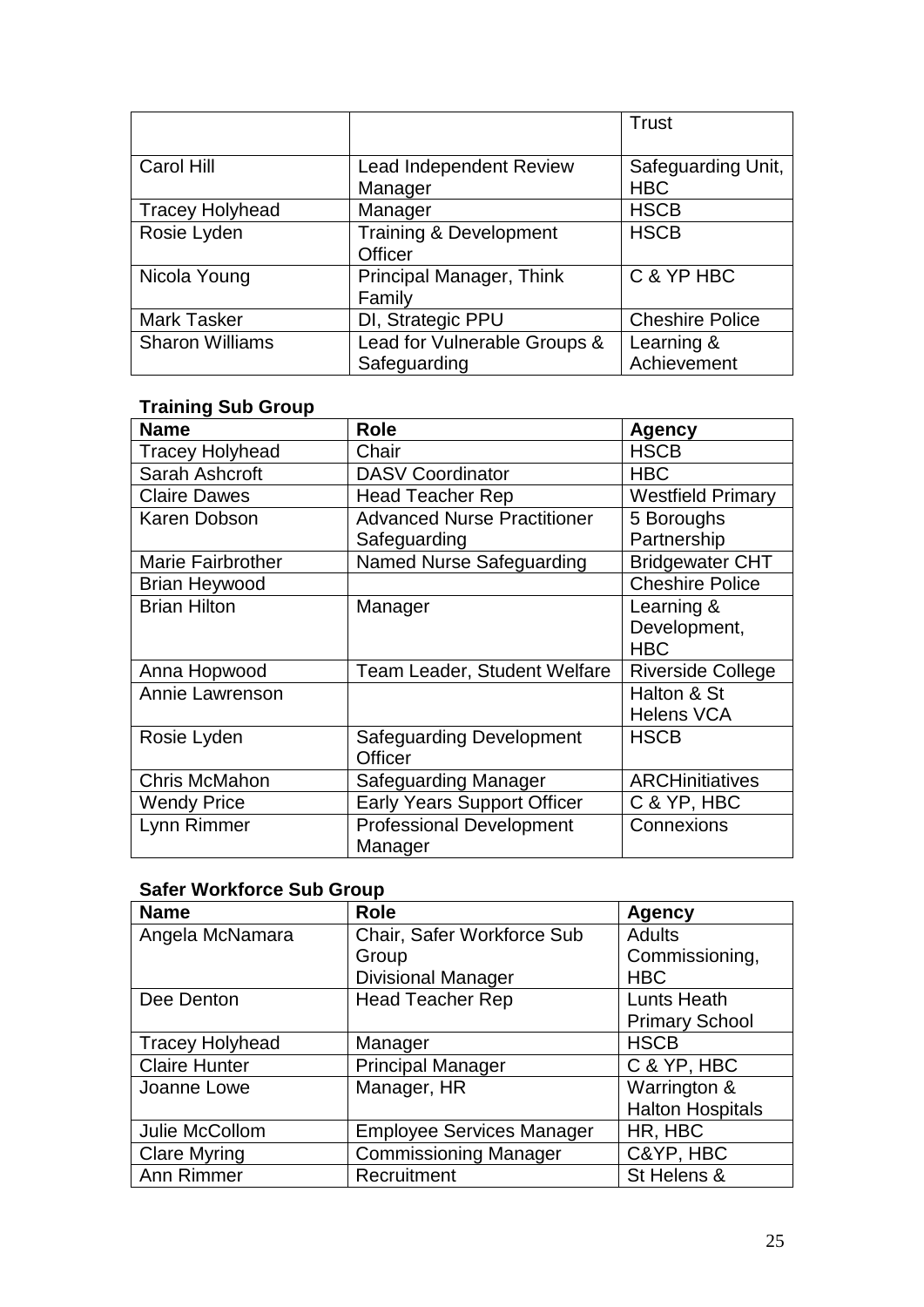|                     |                                | <b>Knowsley Hospital</b> |  |  |  |
|---------------------|--------------------------------|--------------------------|--|--|--|
| Paula St Aubyn      | <b>Divisional Manager</b>      |                          |  |  |  |
|                     |                                | Quality and              |  |  |  |
|                     |                                | Review, HBC              |  |  |  |
| <b>Tania Strong</b> | Senior HR Manager              | <b>Bridgewater CHT</b>   |  |  |  |
| <b>Mark Tasker</b>  | Detective Inspector, Strategic | <b>Cheshire Police</b>   |  |  |  |
|                     | <b>PPU</b>                     |                          |  |  |  |
| Louise Tierney      | Service Manager Cheshire       | Independent              |  |  |  |
|                     | Region, Continuum Group        | <b>Providers</b>         |  |  |  |
|                     |                                | (Children's)             |  |  |  |
| <b>Julie Weeks</b>  |                                | Halton & St              |  |  |  |
|                     |                                | <b>Helens</b>            |  |  |  |
|                     |                                |                          |  |  |  |

# **Appendix C HSCB Performance Report Card 2011-12**

#### **Process Measures**

Processes measuring the journey of the child, including the work of the Integrated Working Support Team, the escalation and de-escalation of cases to and from Children's Social Care



The Integrated Working Support team record consultations with other professionals. From October 2011 recording methods changed. Due to changes in recording there have been difficulties in calculating the number of CAF's advised as a result of the consultation. Work is ongoing to produce another way of accessing this information.

A further measure which could monitor the effectiveness of early help would be the number of CAF's initiated of those advised. Once the issues with data explained above are resolved this will be included above.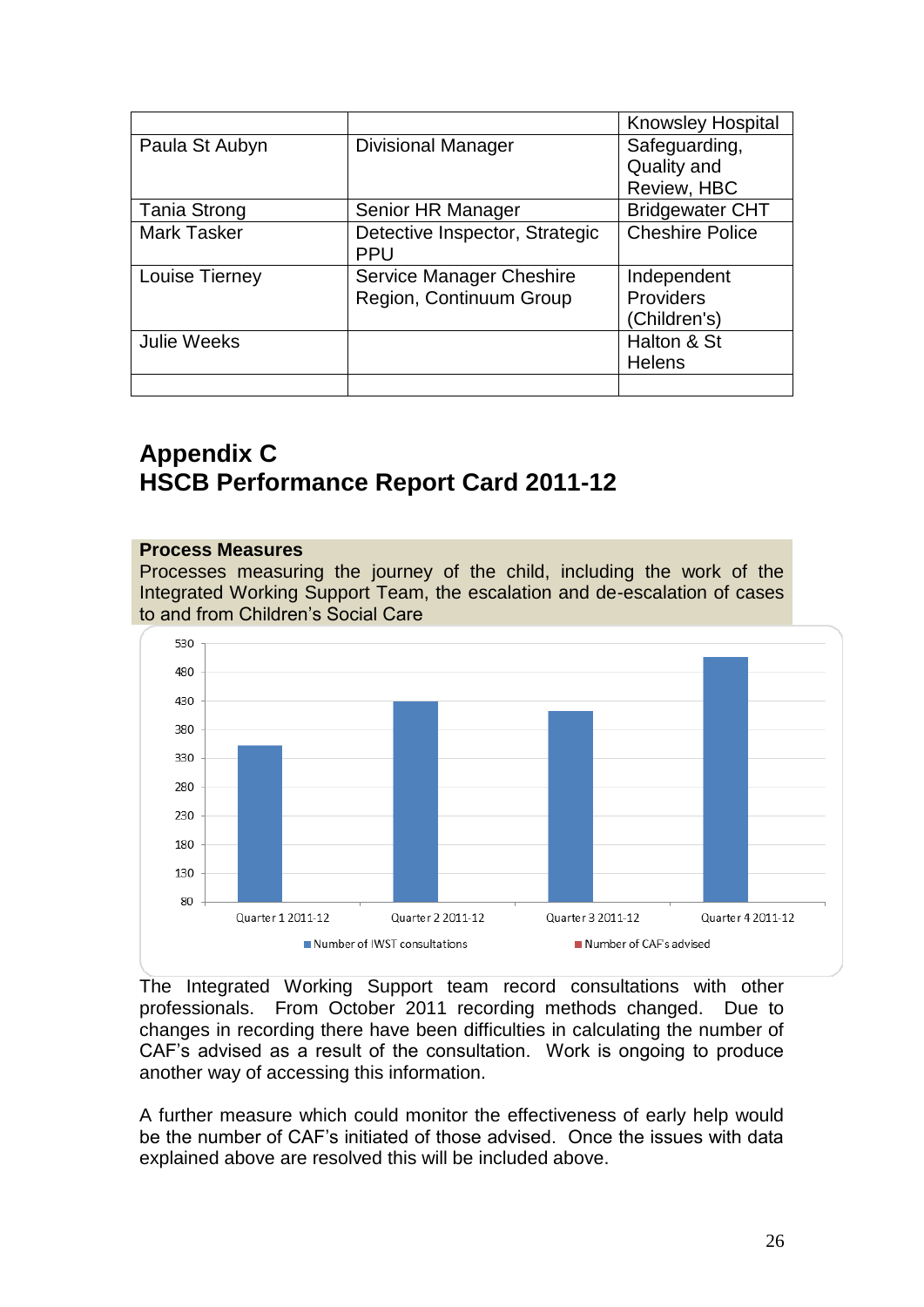

The percentage of referrals to Children's Social Care where there is evidence of CAF as a proxy for early help and support, has not met the target set for the year.



This chart details the percentage of referrals to Children's Social Care which continue to an Initial Assessment (90%+) or Core Assessment (50%+) which is a proxy for those cases where the referral is appropriately identified as at the correct level of need to warrant a thorough assessment of need and support through the statutory service.

The chart also details the percentage of cases de-escalating from social care where there is a requirement to have a lead professional and plan in place who have this. This has consistently been reported at 100% for the whole year through the management of these cases down the level of need by the identification of the lead professional at the final Child In Need Planning meeting.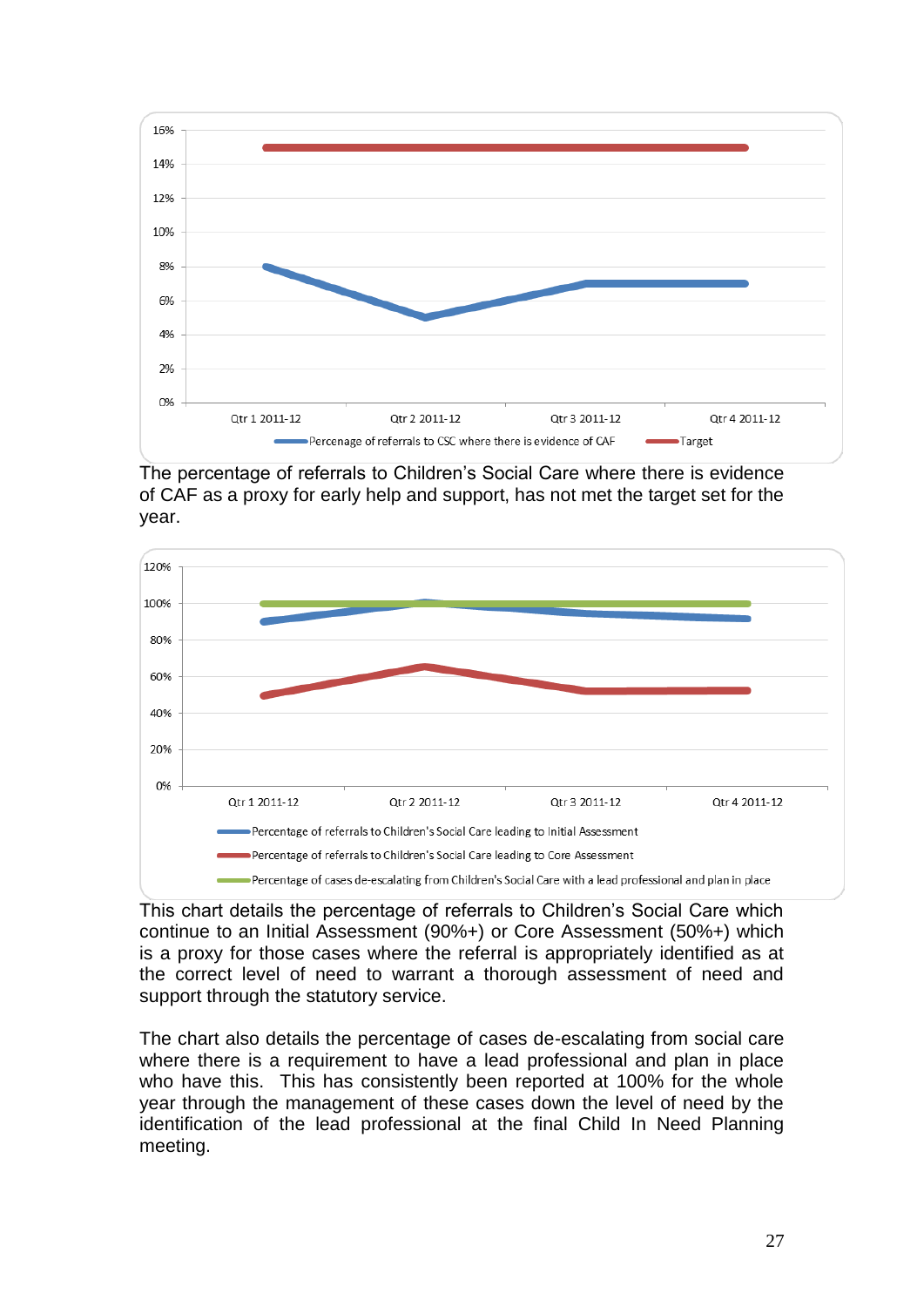#### **Outcome Indicators**

Indicators which measure the impact on the outcomes chosen as priorities

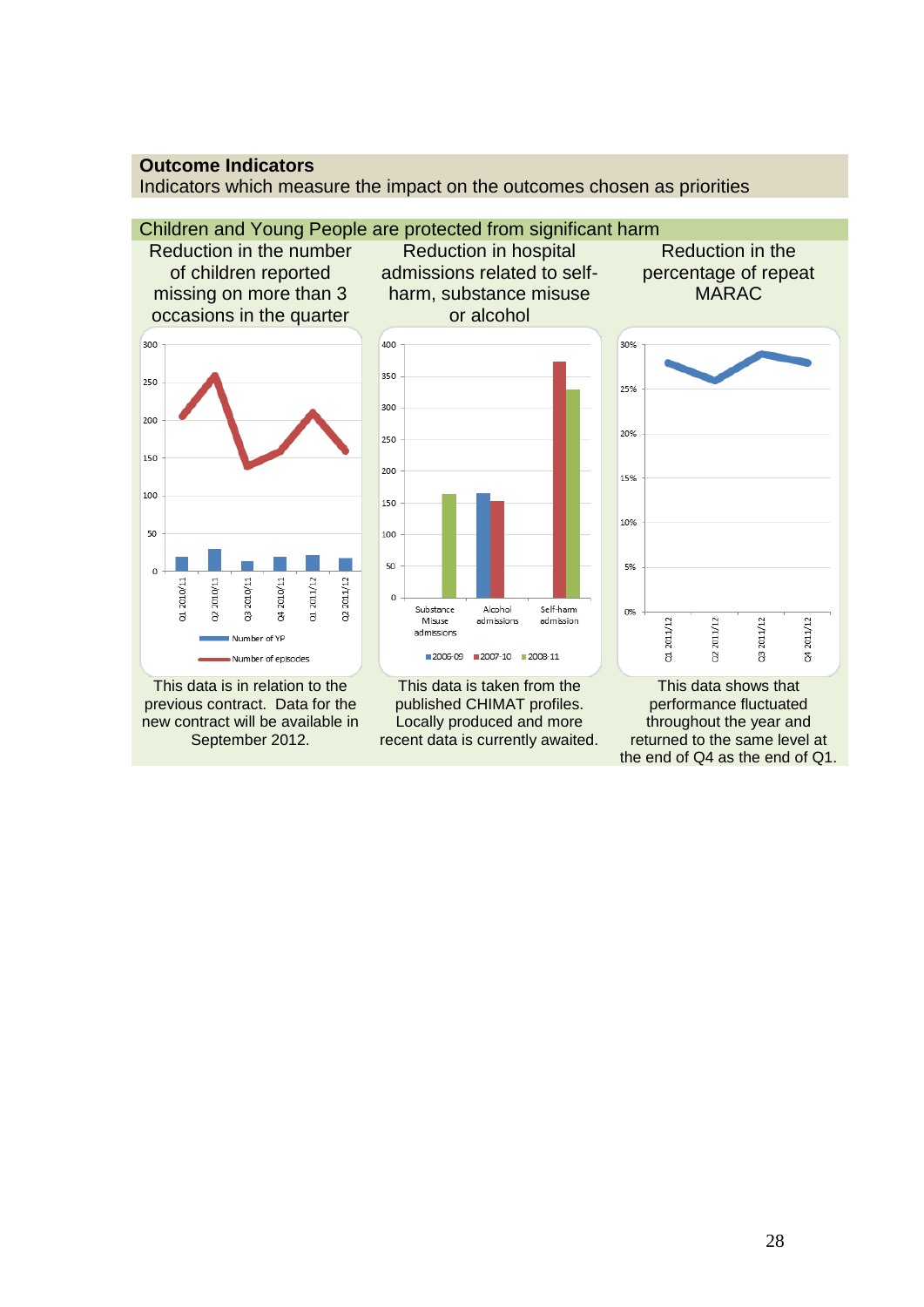Children and Young People who have been subject to significant harm are supported effectively and appropriately to prevent further harm

Reduce the percentage of children subject to a child protection plan for a second or subsequent time



Whilst Halton's performance can vary across the year given the small numbers in the cohort Halton targets at 10% by the end of the year.

This has been achieved for this year with 12 of the 129 children made subject to Child Protection Plans during the year for whom it was their second plan.

Increase the percentage of all inspected services with good or outstanding overall judgment



Performance is improving across the services in Early Years with a higher percentage of settings achieving good or outstanding for their latest inspections although there is still some progress to be made.

Inspection frameworks have recently changed for Children's Homes and the impact of this will be seen in the next reporting period.

Increase the percentage of schools who have completed their Section 175 Safeguarding Audits

This is a proposed new measure that replaces the measure previously monitoring the schools and other educational establishments Stay Safe / safeguarding judgments which are no longer captured under the new inspection framework.

n/a